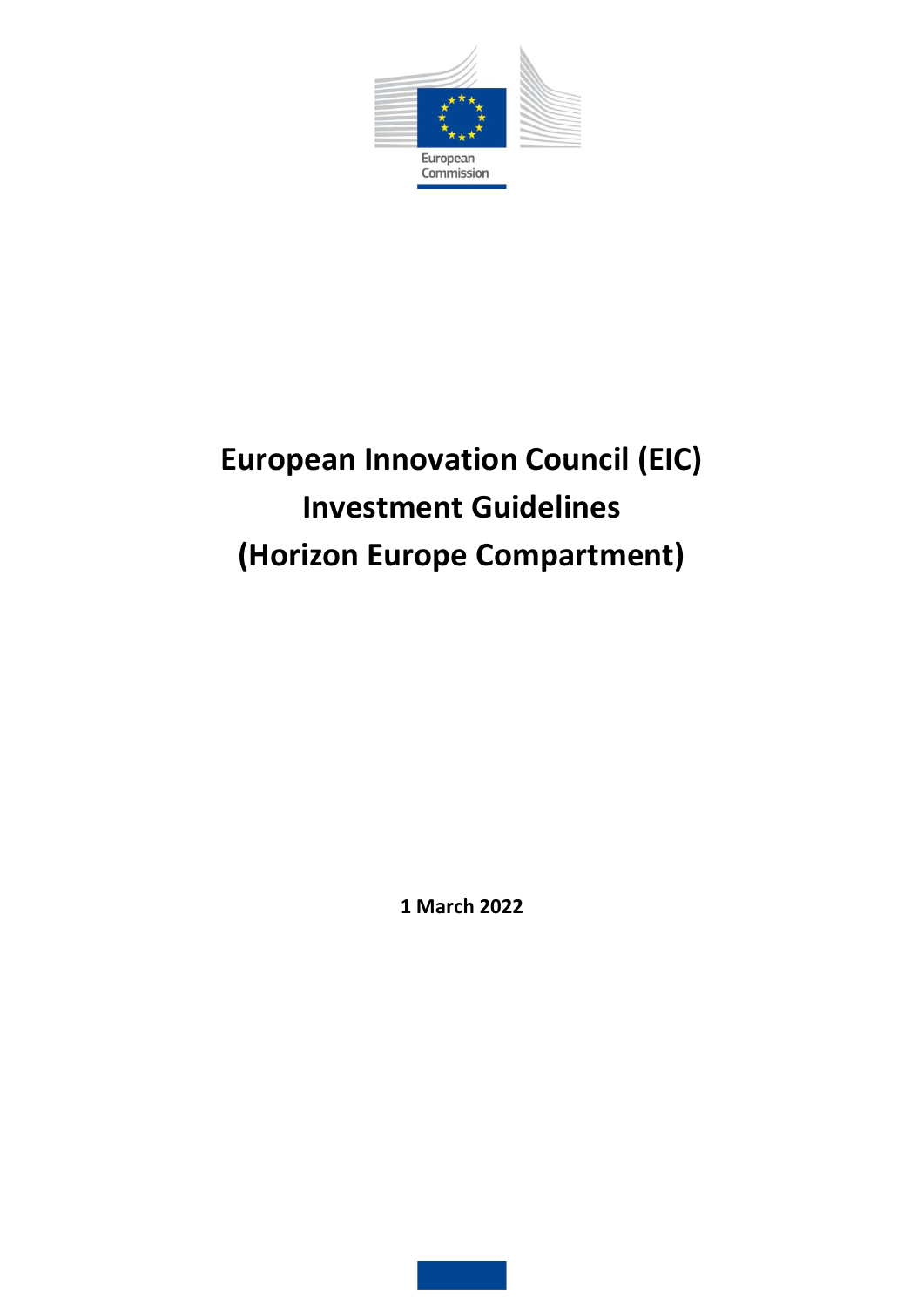## DISCLAIMER

The present EIC Fund Investment Guidelines are conditional upon their approval by the EIC Fund Board following the authorization of the latter by the Commission representative in the General Meeting of the EIC Fund, as instructed by the European Commission.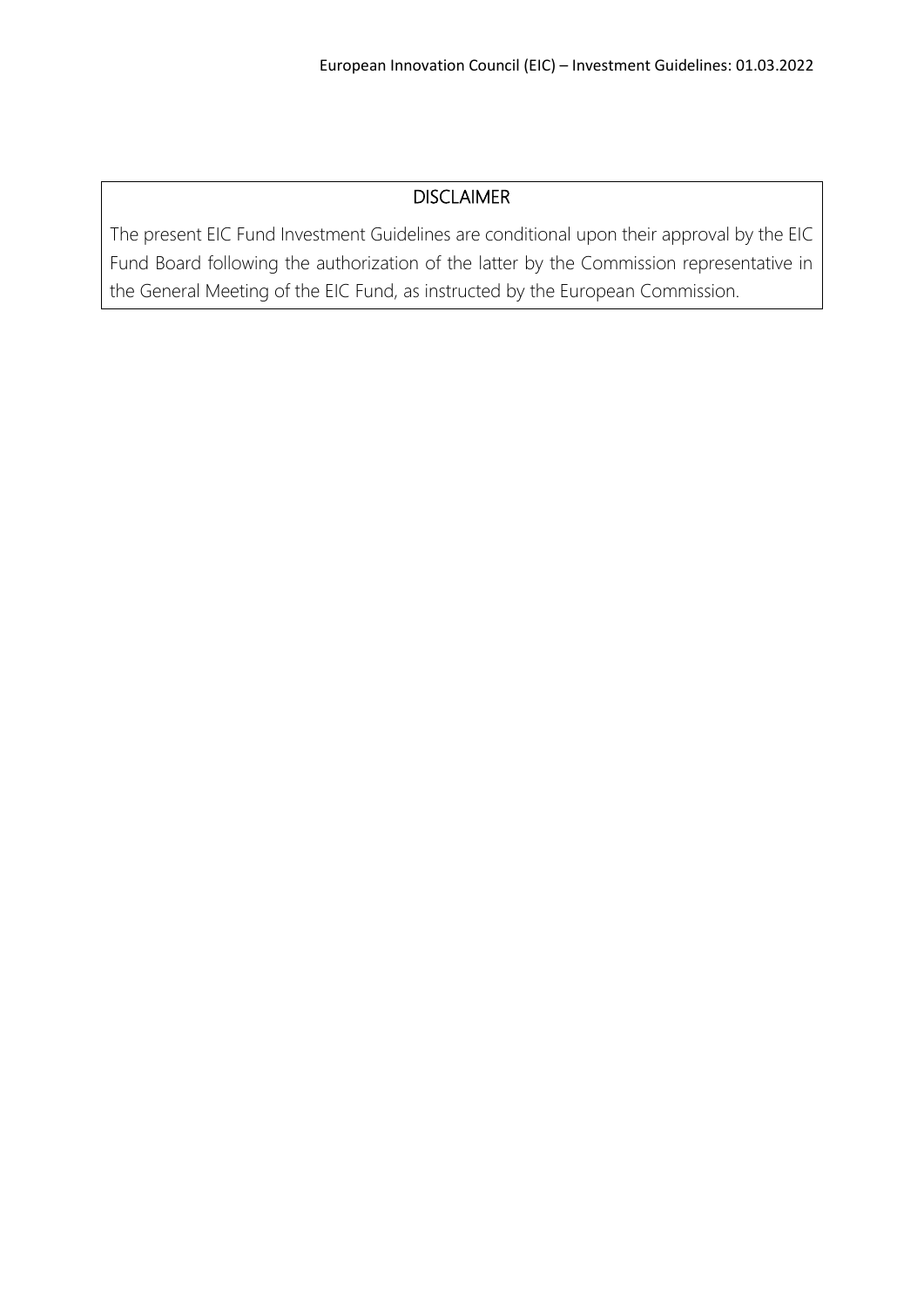#### Introduction – The role of EIC Accelerator

The EIC Accelerator is a breakthrough initiative of the European Union (EU) under the European Innovation Council (EIC). It aims to fill a persistent, critical financing gap in the European technology transfer market: despite the channeling of significant amounts of grant funding to research and innovation projects in Europe by EU and national schemes, very few operations subsequently manage to attract patient, private investments and reach the commercialization and scale-up stages. The EIC Accelerator aims at bridging this market failure, known as the "Valley of Death of European Innovation", which significantly affects growth and jobs in Europe compared to its main competitors. The EIC Accelerator targets potential market-creating innovation presenting a too high level of risk for traditional public and private investors, whether based on breakthrough technologies originating from research (deep-tech) or disruptive thinking, but also on impactful incremental and social innovation. Beneficiaries are innovators, start-ups and SMEs, and small mid-caps, eager to bring their innovation to market deployment and to scale-up.

EIC Accelerator support consist of EIC blended finance, a mix of grant and investment. In the case of a small mid-cap, it consists only of an investment and on a co-investment basis. By providing funding beyond the limited remits of the grant mechanism and necessary to significantly diminish technological, market and financial risks, the EU intends to attract co- or alternate investors and thus give more impact to its financial support at grant stage.

The EIC, the EIC Accelerator and the EIC Fund are implemented under the operational lead of the European Innovation and SME Executive Agency (EISMEA), by delegation of the European Commission (EC). In accordance with the Horizon Europe legal base and subject to these guidelines, the EIC Fund is specifically tasked with:

- the overall due diligence of the proposed transactions for the potential investment component and the subsequent implementation of the investment component of the EIC blended finance awarded by the EC;
- raising awareness and interests among investors to leverage and crowd-in co- and alternate investments over the lifetime of the EIC Fund investment;
- the management and exit from the investment to the combined benefit of the beneficiary and of the EU interests.

The EIC Accelerator's main guiding principles regarding the investment component of its blended finance are:

- Focus on financing growth prospects of break-through innovative businesses organized as single economic entities (i.e. only **SMEs and small mid-caps** are eligible under the EIC Accelerator, and not consortia, universities, etc.);
- Support selected companies and their projects through financial structures that are inclusive (crowd-in) vis-à-vis private capital. The investment component of the EIC blended finance aims to act as a catalyst to crowd in other investors both public and private. The EIC should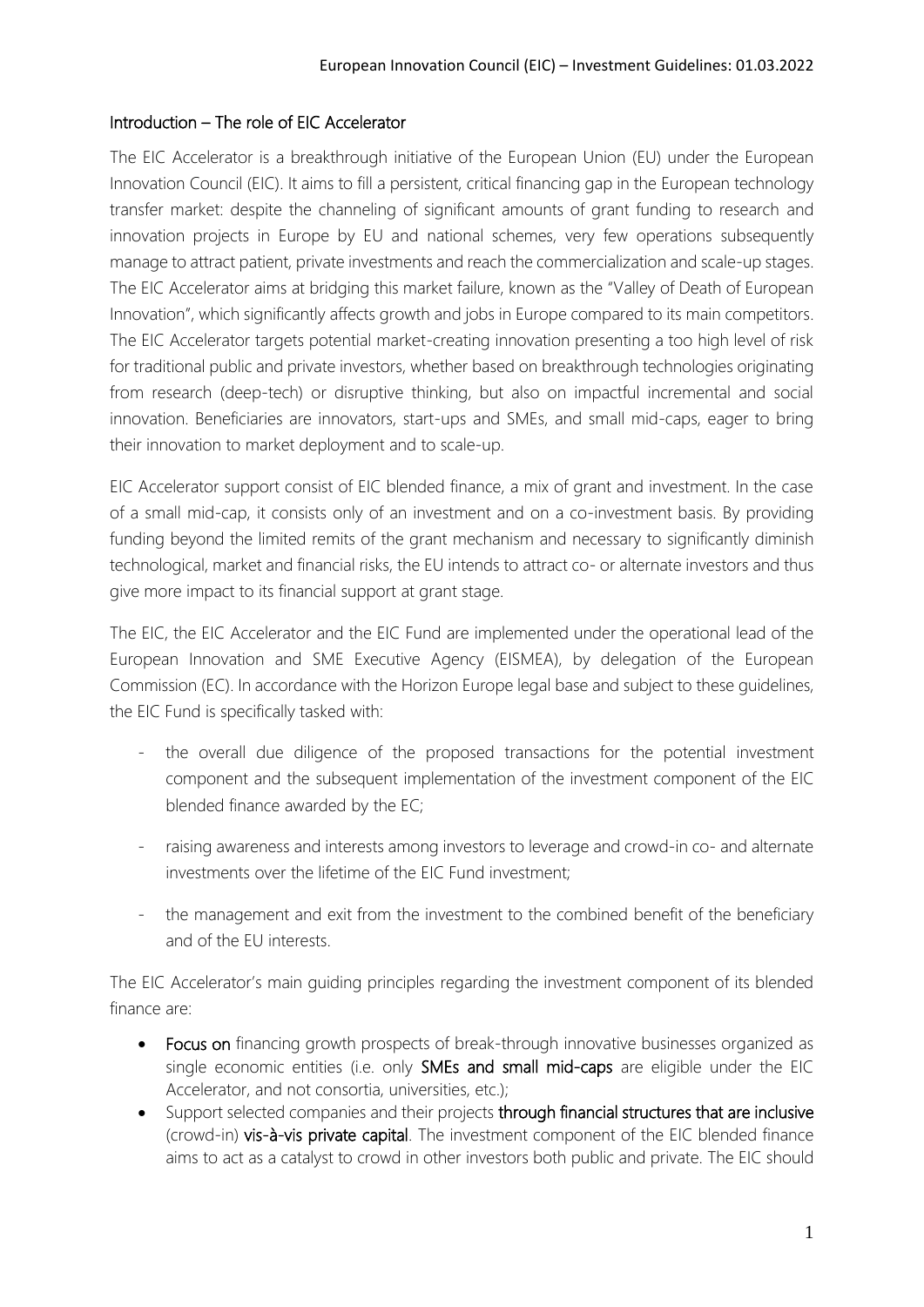act as a catalyst in the capital market aiming at multiplying the EIC Fund investment with a factor of 3 to 5 (EIC Advisory Board, "[Position paper on Key Performance Indicators](https://eic.ec.europa.eu/system/files/2021-03/ec_eic_position-paper-kpis.pdf)").

- Apply a coherent investment approach with tailored terms to accommodate the versatile funding needs of the target companies, taking into account their underlying profiles.
- Create value through connections with specialized mentors, ecosystems and additional funding opportunities throughout the lifetime of the EIC investment;
- Monitor investments and, in certain cases, support investee companies in subsequent rounds of capital increase if needed; and seek exits from such investments where EIC's support is no more necessary to the success of the action or to maintain the interests of the EU;
- Report to the governing bodies of the EIC on an investment portfolio basis and adhere to the structures and instructions from these bodies, in line with EIC's policy objectives.

The present document only applies to the EIC Accelerator under Horizon Europe and may be amended from time to time in view of the evolution of the EIC programme.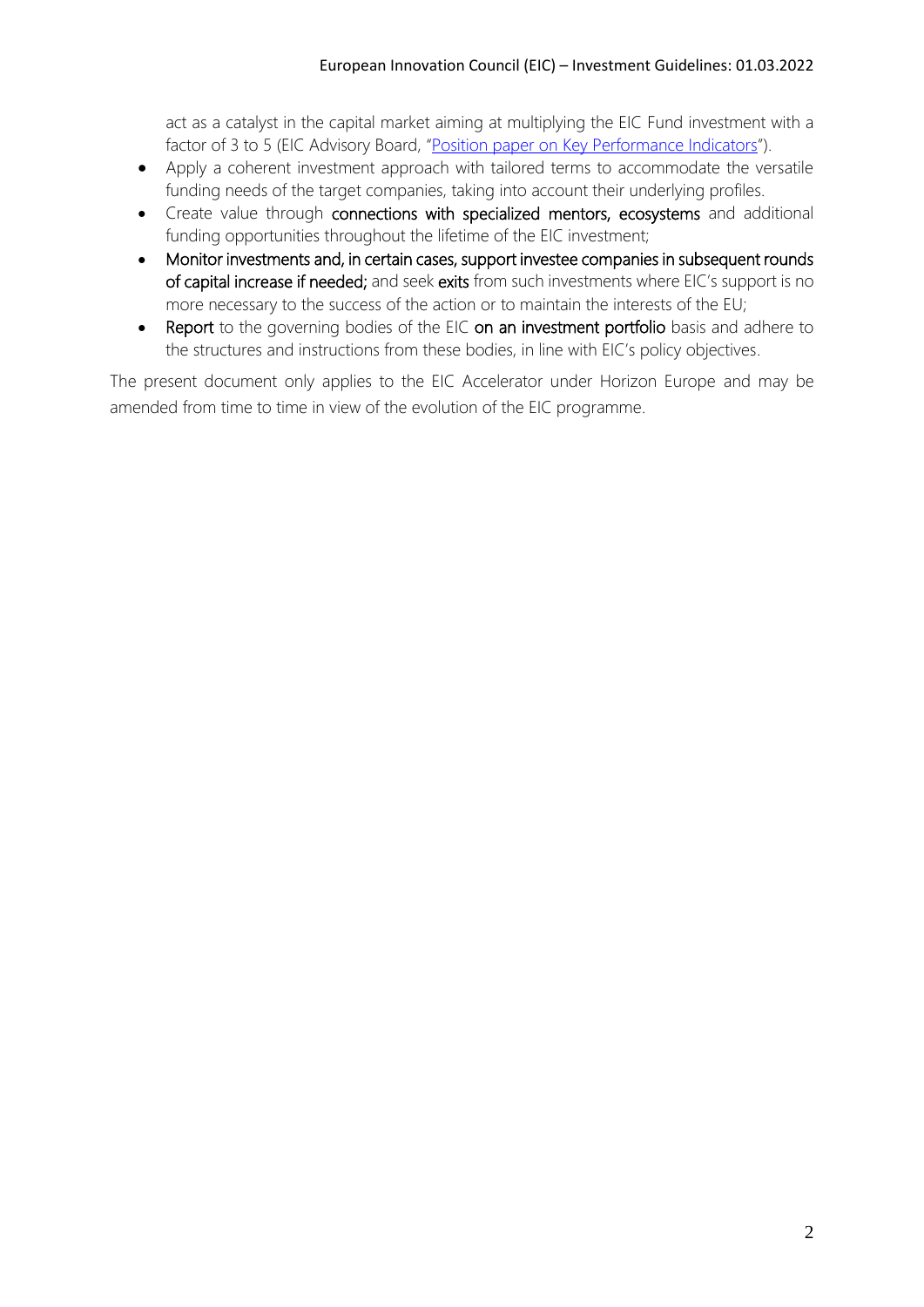#### Glossary, definitions and acronyms

The **European Innovation Council (EIC)** is part of Horizon Europe, the EU's key funding programme for research and innovation until 2027. The EIC supports breakthrough and disruptive innovation in Europe.

The **EIC Accelerator** is part of the EIC and provides blended finance (grants and investments) to individual start-ups and small companies to develop and scale up game changing innovations.

The [European Innovation Council and SMEs Executive Agency](https://eismea.ec.europa.eu/index_en) (EISMEA) was established by the European Commission and implements the EIC and manages other EU programmes focusing on SME support, innovation and the single market.

EISMEA manages the evaluation and selection of proposals requesting EIC Accelerator support, implements the grant and ensures the coordination between grant and equity components.

The present EIC Investment Guidelines cover in full detail the investment conditions of the EIC.

The EIC works with EIC Investment Partners for management of the investment component of the EIC Accelerator blended finance.

During a transition phase in 2022, the EIC Investment Partner will be the EIC Fund, which is a dedicated fund for investing in companies selected by the EIC Accelerator.

The EIC Fund is an alternative investment fund (AIF). In a first step, the European Commission is the sole investor of the EIC Fund. Later, it is envisaged that the EIB will take over this role under a mandate agreement.

### The **European Investment Bank (EIB)** supports the EIC Fund as Investment Advisor.

An external alternative investment fund manager (AIFM, the "EIC Fund Manager") manages the EIC Fund. The EIC Fund Manager makes investment and divestment decisions on the companies selected by the EIC following a due diligence and these EIC Investment Guidelines. The EIC Fund Manager manages the EIC portfolio of invested companies.

For the purposes of the present EIC Investment Guidelines, a "qualified investor" is an investor that has the capacity to validate the market and technology prospects of the prospective investee company, and concludes the investment with market compliant terms and conditions. The qualified investor shall have full alignment of interest with the EIC Fund, and shall not have other motives driving the investment decision. Qualified investors may vary on case-by-case basis, and for each case, the qualification is subject to assessment by the EIC Fund.

Co-investors are investors investing alongside the EIC Fund. When investing direct equity, the EIC Fund will systematically seek co-investment from and syndication with other investors, at least on a matching basis 1:1 (and seeking a leverage effect of 1:3 throughout the investment horizon).

For the purposes of the present EIC Investment Guidelines, "alternate investor" means an investor that shows immediate interest in providing the full investment into EIC candidate companies.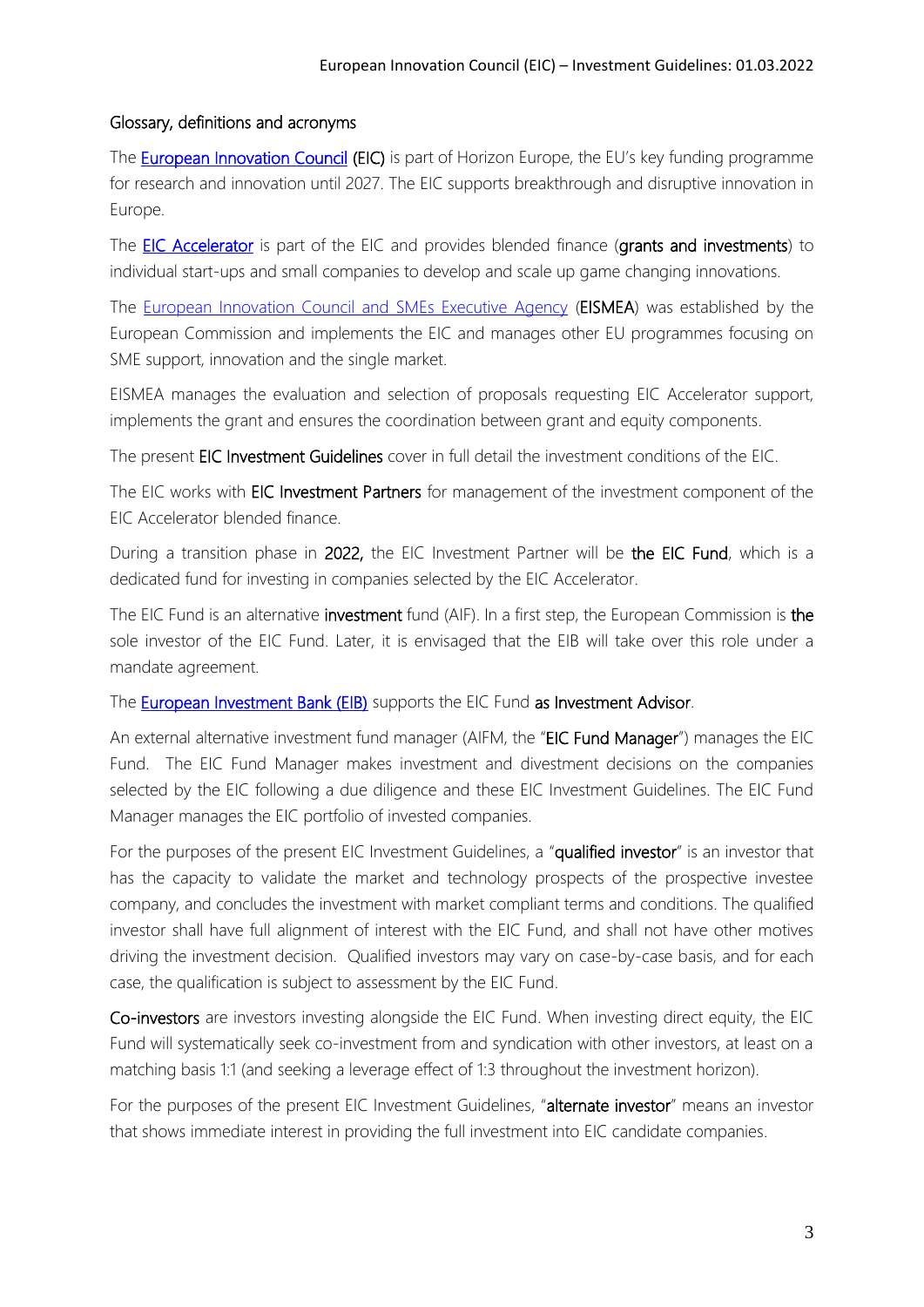The present Investment Guidelines apply to entities from Member States of the European Union and from countries associated to Horizon Europe<sup>1</sup>.

'Social innovation' is the development and implementation of new ideas (products, services and models) to meet social needs and create new social relationships or collaborations.

AML: anti-money laundering

- EC: European Commission
- EIB: European Investment Bank
- EIC: European Innovation Council
- EISMEA: European Innovation Council and SMEs Executive Agency
- IP: intellectual property
- IPO: Initial Public Offering
- KYC: know-your-customer (compliance checks)
- MAC: Material Adverse Changes
- NJC: non-compliant/non-cooperative jurisdictions
- NPBIs: National Promotional Banks and Institutions
- SAFE: simple agreement for future equity
- SMEs: small and medium-sized enterprises
- TFEU: Treaty on the Functioning of the European Union
- TRL: technology readiness levels (Horizon [Europe Work Programme\)](https://ec.europa.eu/info/funding-tenders/opportunities/docs/2021-2027/horizon/wp-call/2021-2022/wp-13-general-annexes_horizon-2021-2022_en.pdf)
- UBO: ultimate beneficial owner
- VC: venture capital

<u>.</u>

WP: (EIC) WP is the European Innovation Council Work Programme. The EIC WP 2022 is [here.](https://eic.ec.europa.eu/document/download/8c9ca0e4-6d66-4d8c-be06-caa02b8d9d2c_en)

<sup>&</sup>lt;sup>1</sup> See the Horizon Europe Programme Guide for a complete list of these countries.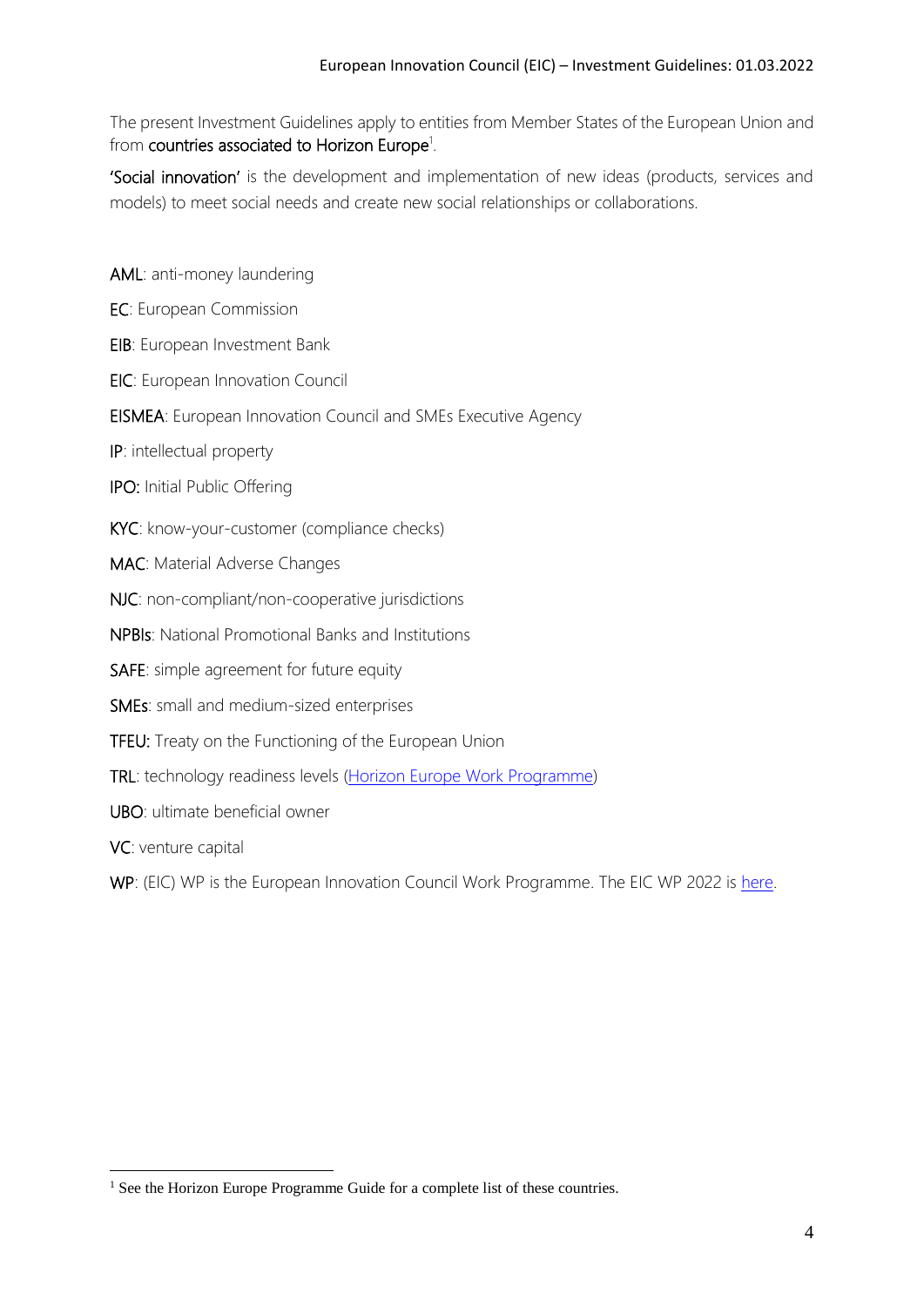#### 1. EIC Accelerator: investment options, funding components and processes The EIC Fund provides the investment components of the EIC blended finance awarded by the EC (in particular in equity or quasi-equity). For avoidance of doubt and as outlined further in this document, the final award of the investment component under the EIC blended finance is subject to overall due diligence by the EIC Fund and in accordance with these investment guidelines. Candidate companies will apply to the EIC Accelerator through public calls for proposals published by the EC. The EISMEA will collect and evaluate Accelerator proposals. The EC will then select those Accelerator actions to support with an indicative EIC blended finance amount, which may under conditions<sup>2</sup> consist of a grant only, or a grant first with potential subsequent investment, or and if so requested only an investment support. Following selection, the EISMEA will negotiate and sign a contract describing the action and providing already for the grant component of the awarded EIC blended finance, after an award decision is adopted by the Commission. In parallel, the EISMEA will channel actions selected to the EIC Fund to process the awarded indicative investment component (due diligence, market assessment and identification of co-investment or syndication opportunities, preparation of the possible term-sheet, approval by the EIC Fund, negotiation of the investment documentation, etc.). Once concluded, elements related to the investment will be attached to the Accelerator contract through an amendment, reflecting the agreed investment amount, instalments of the investment and related milestones or deliverables, and any agreed change to the action (activities, deliverables, milestones), in order to ensure its unicity and the consistent implementation and management of both support components. Other elements of the investment agreement, in particular terms and shareholders agreements, will be kept confidential by the EIC Fund. EIC Fund investment process: Proposals selected by the EC and awarded an investment component are channeled to the EIC Fund for an initial assessment. Following this initial assessment, the cases will be categorized in accordance with the various possible investment scenarios ("buckets") [Step 1]. The EIB, in its role of Investment Advisor, will undertake financial due diligence (unless performed by co-investors, please refer to Investment Scenarios section under section 3.3). In parallel, KYC-compliance checks will be performed

on the target companies. [Step 2]. The EIB, in its role of Investment Advisor, will discuss potential draft financing terms with the beneficiary and co-investors (if any), or advise the company in case of alternate

1

<sup>2</sup> See EIC Work Programme.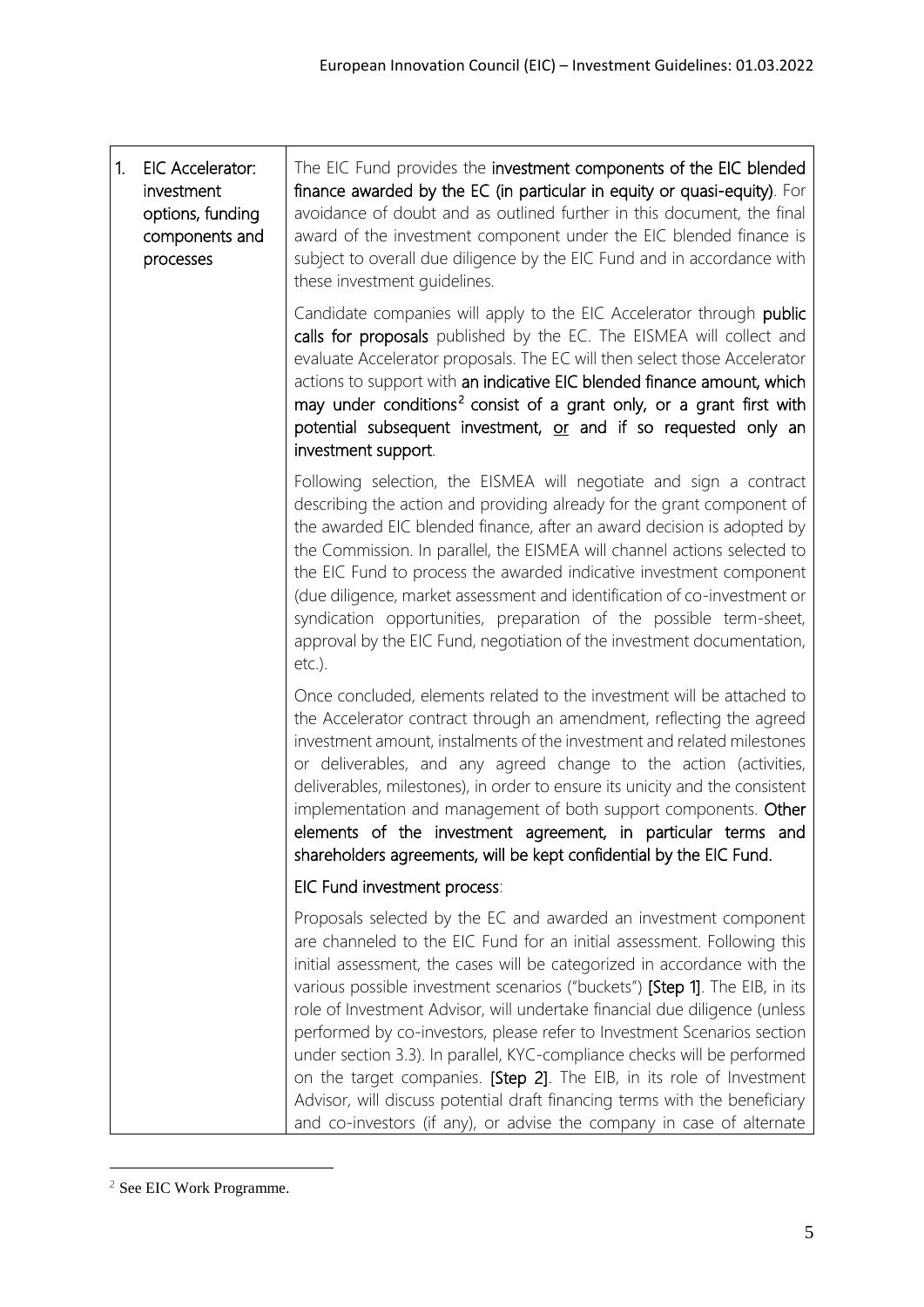|                                          | investors. The EIC Fund will examine the due diligence together with the<br>structuring proposal from the EIB [Step 3]. The EIC Fund will decide on<br>financing operations [Step 4], which will either approve (sometimes with<br>conditions), including the amount and terms, or reject the operation<br>[Step 5]. Provided that the EIC Fund has approved the investment, the<br>EIB, in its role of Investment Advisor, will guide the work of the lawyers<br>for each specific transaction leading to legal documents, which will be<br>signed by the EIC Fund. [Step 6]. The EIC Fund will do the monitoring,<br>milestone disbursements, reporting and exit [Step 7]. |
|------------------------------------------|------------------------------------------------------------------------------------------------------------------------------------------------------------------------------------------------------------------------------------------------------------------------------------------------------------------------------------------------------------------------------------------------------------------------------------------------------------------------------------------------------------------------------------------------------------------------------------------------------------------------------------------------------------------------------|
|                                          | It shall be highlighted that all decisions related to the investments have<br>to be in accordance with these investment guidelines set, and shall be<br>made by the EIC Fund.                                                                                                                                                                                                                                                                                                                                                                                                                                                                                                |
| 2.<br>Scope                              | Policy targets: Whilst open to innovation in all areas presenting high<br>technological or market or financial risks, the EIC Accelerator may also<br>focus part of its support, on capital-intensive strategic technologies in<br>policy priority areas, including Health, Green Deal (e.g. clean energy,<br>climate action, future mobility) and Digital Transformation, advanced<br>engineering, life sciences and space.                                                                                                                                                                                                                                                 |
| 2.1 Type of<br>innovations               | The EIC Accelerator will support different types of innovation, in<br>particular those based on deep-tech or radical thinking, but also social<br>innovation.                                                                                                                                                                                                                                                                                                                                                                                                                                                                                                                |
|                                          | For the purpose of the present guidelines, "deep-tech" refers to a<br>technology based on cutting-edge scientific advances and discoveries. It<br>is characterised by the need to stay at the technological forefront by<br>constant interaction with new ideas and results from the lab. Deep tech<br>is distinct from 'high tech,' which tends to refer only to R&D intensity.                                                                                                                                                                                                                                                                                             |
| 2.2 Target company                       | Pre-Seed, Seed and Early-stage SMEs, and small mid-caps                                                                                                                                                                                                                                                                                                                                                                                                                                                                                                                                                                                                                      |
| development<br>stage                     | Eligible applicants under EIC Accelerators are for-profit SMEs, including<br>start-ups and early-stage companies, and small mid-caps, from any<br>sector, and typically with a strong intellectual property component.                                                                                                                                                                                                                                                                                                                                                                                                                                                       |
|                                          | EIC Accelerator support aims to address high-risk projects that are not<br>yet sufficiently attractive for investors, also considering the scale of<br>investment required, with the aim to de-risk such projects and catalyse<br>private investment throughout the lifetime of the EIC investment; thanks<br>to the leverage provided by the EIC blended finance.                                                                                                                                                                                                                                                                                                           |
| 2.3<br>Geographical<br>scope and         | Eligible companies must be established and operating in the EU Member<br>States or Associated countries to Horizon Europe.                                                                                                                                                                                                                                                                                                                                                                                                                                                                                                                                                   |
| European<br>technological<br>sovereignty | When negotiating and implementing investments decided by the<br>Commission, the EIC Fund will ensure that supported companies keep<br>most of their value, including their IP, in the EU or in Associated                                                                                                                                                                                                                                                                                                                                                                                                                                                                    |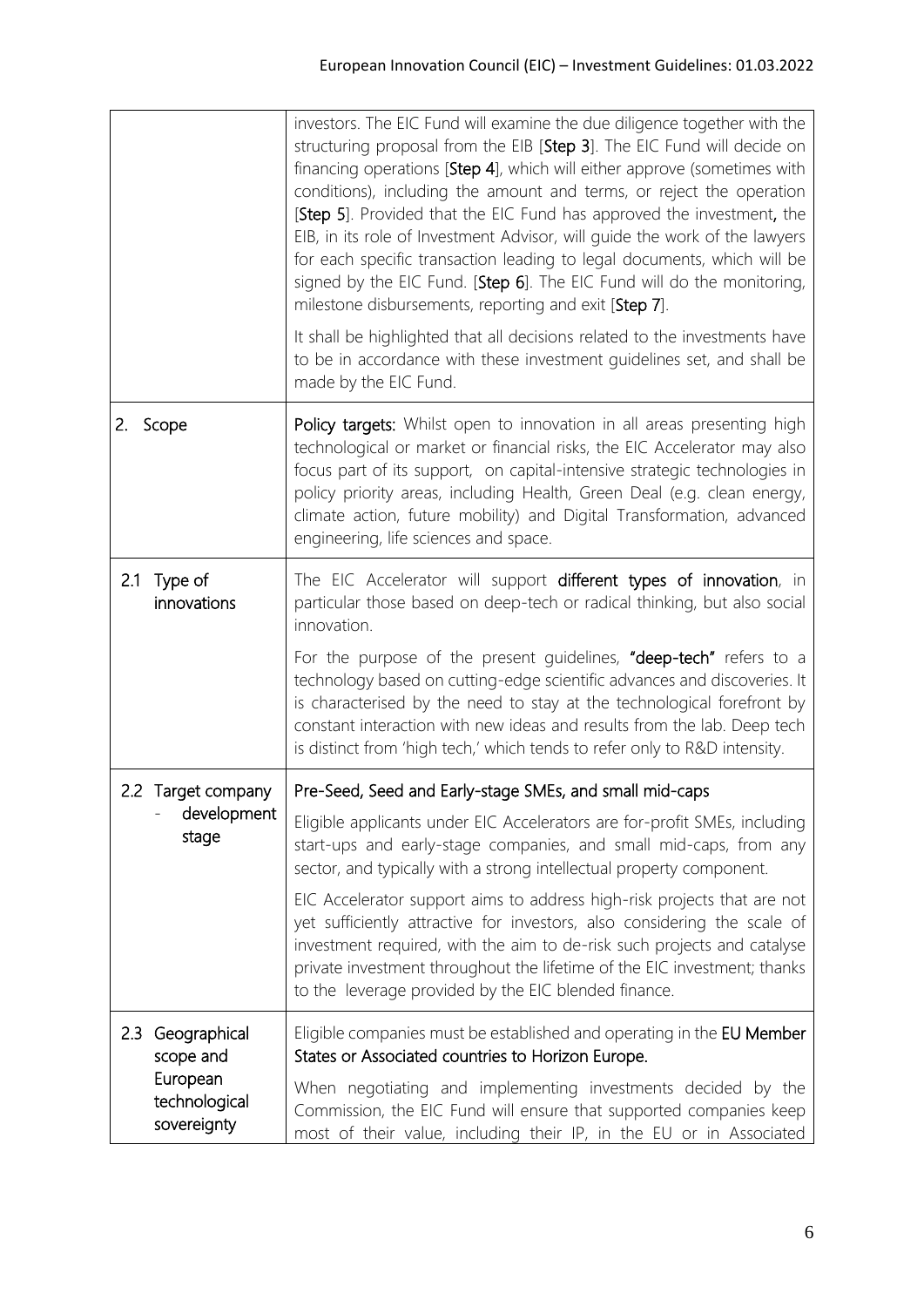|                                                      | Countries, in order to contribute to their economic growth and job<br>creation.                                                                                                                                                                                                                                                                                                                                                                                                                                                                                                                                                                     |
|------------------------------------------------------|-----------------------------------------------------------------------------------------------------------------------------------------------------------------------------------------------------------------------------------------------------------------------------------------------------------------------------------------------------------------------------------------------------------------------------------------------------------------------------------------------------------------------------------------------------------------------------------------------------------------------------------------------------|
|                                                      | Having regard to its public policy role, the EIC Fund will also take into<br>account the EU initiatives to create a Capital Markets Union, including an<br>attractive landscape for the financing of companies in the European<br>Union that ensures a very high level of protection, effectiveness and<br>easiness of operation,                                                                                                                                                                                                                                                                                                                   |
|                                                      | Accordingly, in case of potential investments in companies that have set<br>up or plan to set up financial holding vehicles outside of the territory of<br>the EU Member States or Associated countries to Horizon Europe, the<br>Fund will determine whether such structuring can be accepted in light of<br>the conditions above in previous paragraphs under this section 2.3, with<br>a view to ensure compliance with Article 155 (2) and (3) of Regulation<br>(EU, Euratom) 2018/1046 (Financial Regulation of the EU).                                                                                                                       |
| 2.4 Exclusion                                        | In addition to the exclusion laid down in the EU Financial Regulation<br>including Article 136 (Exclusion criteria and decisions on exclusions) and<br>other applicable legislation in particular the restrictive measures adopted<br>on the basis of Article 215 TFEU, the EIC Accelerator shall not invest in<br>economic sectors that are considered incompatible with the ethical and<br>social basis of the Horizon Europe mission. Such restrictions are<br>summarised in the Horizon Europe Regulation including Article 19<br>(Ethical principles). Companies benefitting from the EIC support shall not<br>engage into these sectors       |
| 3. Investment<br>guidelines                          | The EIC Accelerator supports innovators and entrepreneurs. Starting at<br>the earliest at TRL 5 down to TRL9, the support aims at bringing their<br>innovation to market deployment and scale-up.                                                                                                                                                                                                                                                                                                                                                                                                                                                   |
|                                                      | Adding to a grant component for TRL 5 to 8 activities, representing up<br>to 70% of these activities' costs, the investment component may be<br>tailored and take different forms. It may consist of convertible<br>instruments (i.e. loans/bonds/notes and other similar instruments such as<br>participation rights and SAFE), a combination of such quasi-equity<br>instruments and direct equity, or direct equity, initially covering seed-<br>stage up to growth equity rounds - to support the innovator along its<br>journey from concept to scale up, evolving and increasing as stages of<br>maturity and TRLs are achieved (milestones). |
|                                                      | Without prejudice to possible follow-on investment and the provisions<br>of the Work Programme, which may provide for a higher amount in<br>specific cases, the awarded initial investment component will range<br>between EUR 0.5 and EUR 15.0 million.                                                                                                                                                                                                                                                                                                                                                                                            |
| Leveraging co<br>3.1<br>and alternate<br>investments | The EIC Accelerator focusses on innovators and entrepreneurs, and<br>complements the Single Union financial instrument (InvestEU), which is<br>investor and financial intermediary driven. It aims at directly de-risking<br>selected operations in order to better bridge these two worlds and                                                                                                                                                                                                                                                                                                                                                     |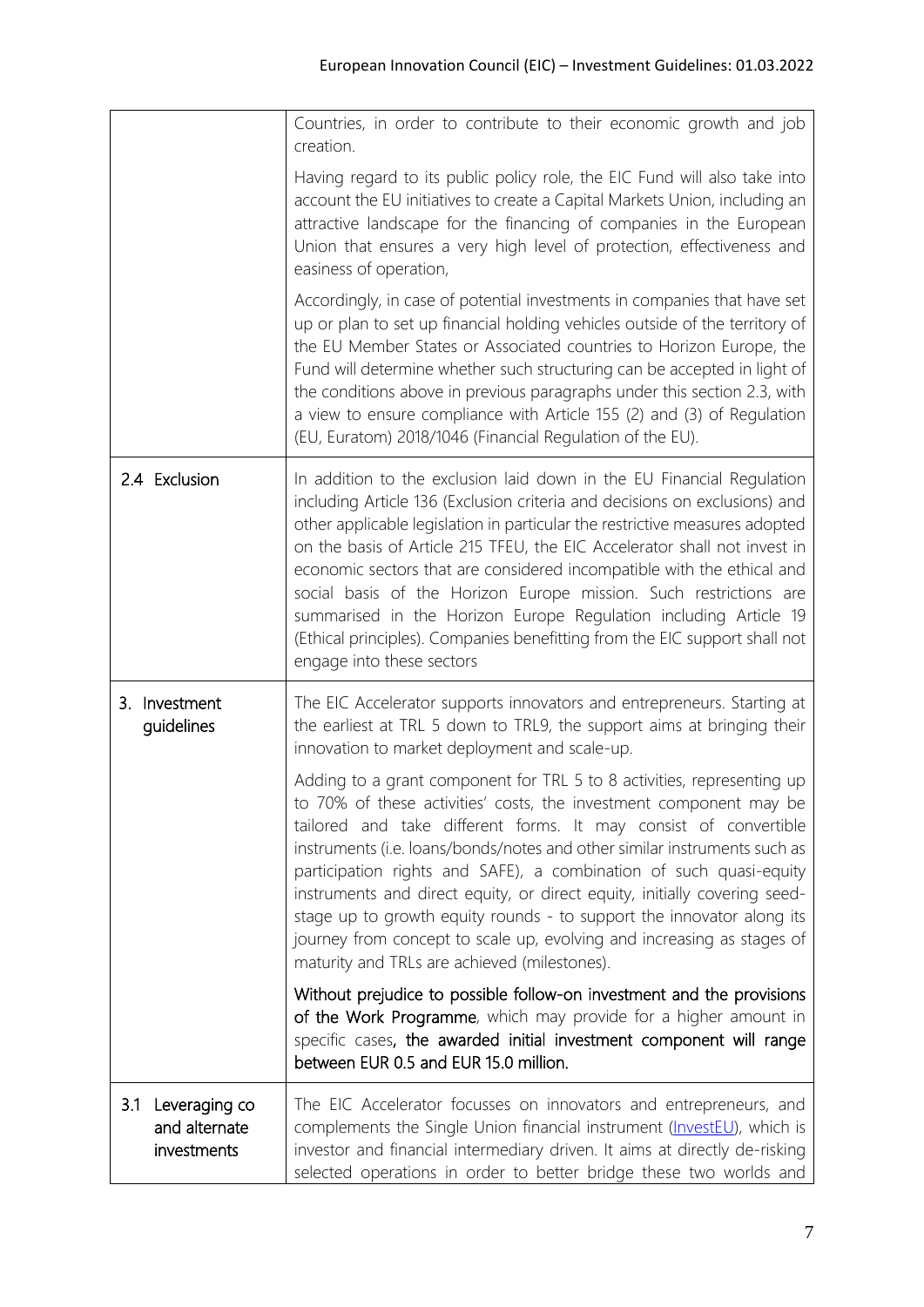|                              | crowd-in investors. For that purpose, the EIC Accelerator is designed to<br>fulfil the role of initial or first risk-taker, where needed.                                                                                                                                                                                                                                                                                                                                                                                                                                                                                                                                                                                 |
|------------------------------|---------------------------------------------------------------------------------------------------------------------------------------------------------------------------------------------------------------------------------------------------------------------------------------------------------------------------------------------------------------------------------------------------------------------------------------------------------------------------------------------------------------------------------------------------------------------------------------------------------------------------------------------------------------------------------------------------------------------------|
|                              | When investing direct equity, hence for this section excluding the<br>investments in form of quasi-equity instruments, the EIC Fund will<br>systematically seek co-investment from and syndication with other<br>investors, at least on a matching basis 1:1 (and seeking a leverage effect<br>of 1:3 throughout the investment horizon), and even alternate investors.<br>It will aim to crowd-in significant and fit-for-purpose additional or<br>alternate funding needed to successfully develop an innovation, deploy<br>it to the market and scale-up, whilst ensuring its sustainability.                                                                                                                          |
|                              | In addition to enhancing the impact of the Union support and<br>contributing to stimulate the overall European investment ecosystem,<br>bridging with and crowding-in qualified investors at the earliest stage is<br>essential for the success of the investee companies and their innovation.<br>More than funding only, "qualified investors" can add critical value to a<br>company: they also have the knowledge, the expertise, the teams and<br>the networks of contacts needed to help investee companies reinforce<br>their teams and business strategies, and achieve a successful<br>commercialisation and scale up in the specific verticals, in accordance<br>with their high-growth potential and ambition. |
|                              | Depending on the starting stage of the operation and its nature, investors<br>may include Business Angels, Venture Capital funds, Impact investment<br>funds, Family offices, Venture debt funds, National Promotional Banks<br>and Institutions (NPBIs) or corporate venture arms.                                                                                                                                                                                                                                                                                                                                                                                                                                       |
| 3.2 Investment<br>principles | The EIC Fund's investment (in particular equity or quasi-equity) will range<br>between EUR 0.5 million and EUR 15.0 million per company, without<br>prejudice to the provisions of the Work Programme, which may provide<br>for a higher amount in specific cases.                                                                                                                                                                                                                                                                                                                                                                                                                                                        |
|                              | Where it provides equity or quasi-equity, the EIC Fund will target minority<br>ownership stakes (aiming in general at stakes between 10% and 20%),<br>and up to a blocking minority in cases identified by the EC as falling under<br>an essential area for the EU. It will avoid in principle situations of majority<br>stakes and control. However, where circumstances and the protection of<br>EU financial interests calls to hold majority stakes, the EIC Fund will strive<br>to fall back to a minority stake subject to the said interests.                                                                                                                                                                      |
|                              | In the case of investment in tranches, the EIC Fund will take a position on<br>the entire amount considered for funding. Such total investment amount<br>may be lower or higher <sup>3</sup> than the one awarded by the EC during the<br>selection process run by the EISMEA. The EIC Fund will decide on the<br>overall investment package for the company and have the right to<br>recommend to the EC to revise or even reject the investment that it has<br>initially awarded (see below point 3.2).                                                                                                                                                                                                                 |

 $\frac{3}{3}$  Subject to the terms of the Commission selection decision.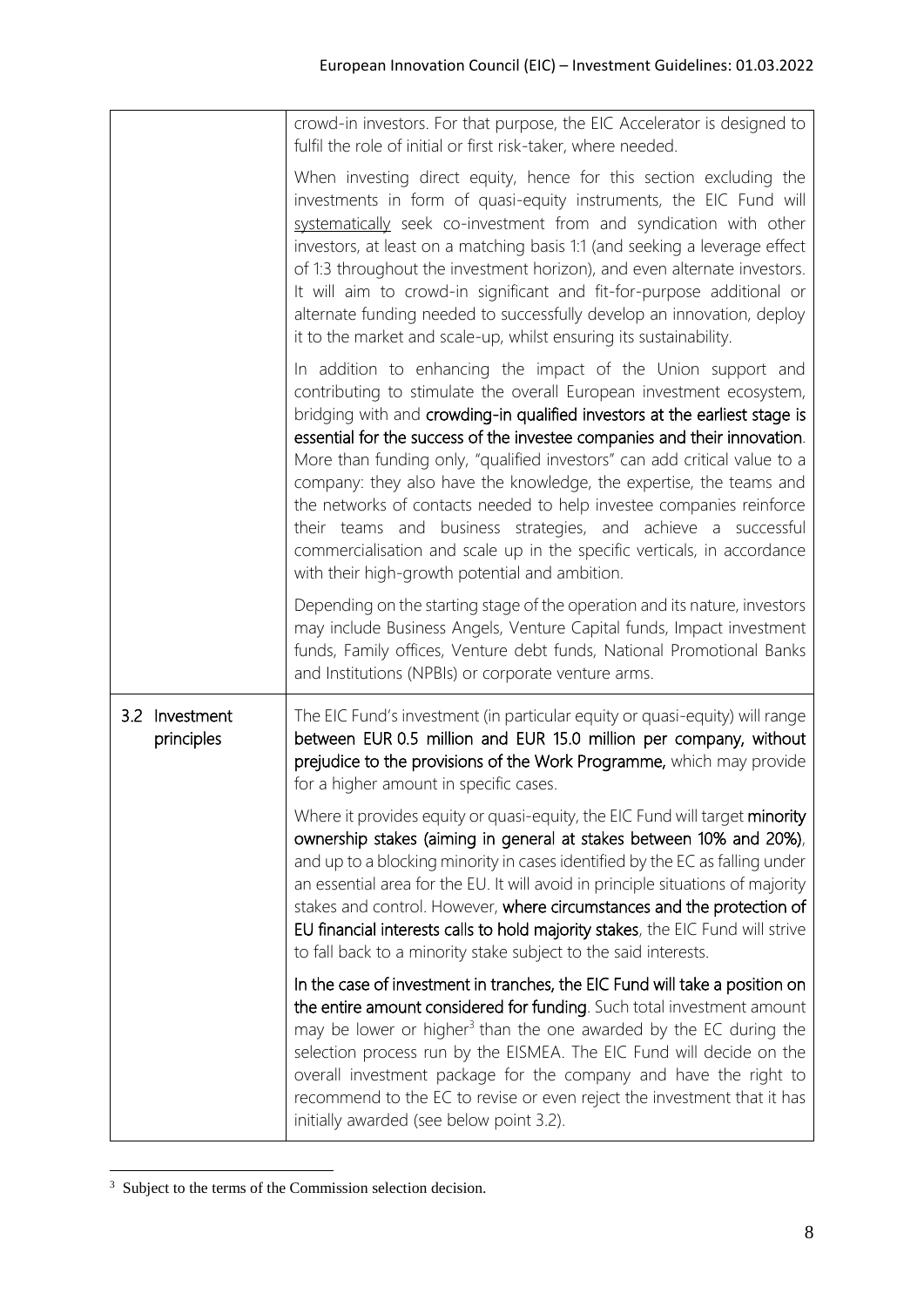|                                                    | The timing and conditions for investment in tranches (upon achievement<br>of predefined milestones) will be negotiated with the company, agreed<br>and managed by the EIC Fund, under the operational coordination of<br>the EISMEA as long as the grant component of the EIC blended finance<br>is in force.                                                                                                                                                                                                                                                       |
|----------------------------------------------------|---------------------------------------------------------------------------------------------------------------------------------------------------------------------------------------------------------------------------------------------------------------------------------------------------------------------------------------------------------------------------------------------------------------------------------------------------------------------------------------------------------------------------------------------------------------------|
|                                                    | For the purposes of these guidelines, milestones will be meaningful<br>achievements in the development of the innovative project of a<br>company, reflecting maturity stages and TRLs achieved, including co-<br>investment leveraged. The EIC Accelerator support will finance the<br>activities of the company as long as relevant milestones are achieved,<br>except where the expected market deployment, especially in the EU,<br>cannot realistically be met.                                                                                                 |
|                                                    | The terms to be negotiated by the EIC Fund would seek to ensure<br>sufficient incentives of the founders/employees while applying market<br>terms to attract private investors. Equally, they would seek to ensure<br>investor friendly terms to attract potential private capital. While the EIC<br>Accelerator may potentially disrupt the investment ecosystem by<br>enhancing risk-taking attitude among investors, it remains of the utmost<br>importance that it does not create market distortion in filling the<br>financing gap for its high-risk targets. |
|                                                    | The EC may award follow-on investment on an <i>ad hoc</i> basis (outside any<br>EIC call for proposals) and at any stage to those operations that were<br>initially awarded either:                                                                                                                                                                                                                                                                                                                                                                                 |
|                                                    | an investment component together with a grant component,                                                                                                                                                                                                                                                                                                                                                                                                                                                                                                            |
|                                                    | or a "grant first" support,                                                                                                                                                                                                                                                                                                                                                                                                                                                                                                                                         |
|                                                    | subject to budgetary availability, review by independent experts and<br>advice of the EIC Board (see below under Follow-on investments).                                                                                                                                                                                                                                                                                                                                                                                                                            |
|                                                    | A material breach of the EIC Accelerator contract related to the grant<br>component shall prevent the EIC Fund to further invest in a company<br>and eventually lead to early exit, and vice-versa.                                                                                                                                                                                                                                                                                                                                                                 |
| 3.3<br>Investment & co-<br>investment<br>scenarios | From the onset and during the lifetime of the EIC investment, and subject<br>to non-disclosure obligations, the EIC Fund will connect the potential<br>investee company to the EIC Accelerator investor community ecosystem,<br>to leverage co-investment opportunities.                                                                                                                                                                                                                                                                                            |
|                                                    | Beneficiaries are also entitled to and even encouraged to seek on their<br>side for co-investors, building on the EIC Accelerator support.                                                                                                                                                                                                                                                                                                                                                                                                                          |
|                                                    | If the company and the EIC Fund consent to the proposed co-investment<br>opportunity, financial and commercial due diligence and negotiations<br>may then be performed jointly and in agreement with the potential co-<br>investor(s), however under control of the Fund to ensure sufficient due<br>diligence and implementation of required conditions to be included in<br>the investment documentation.                                                                                                                                                         |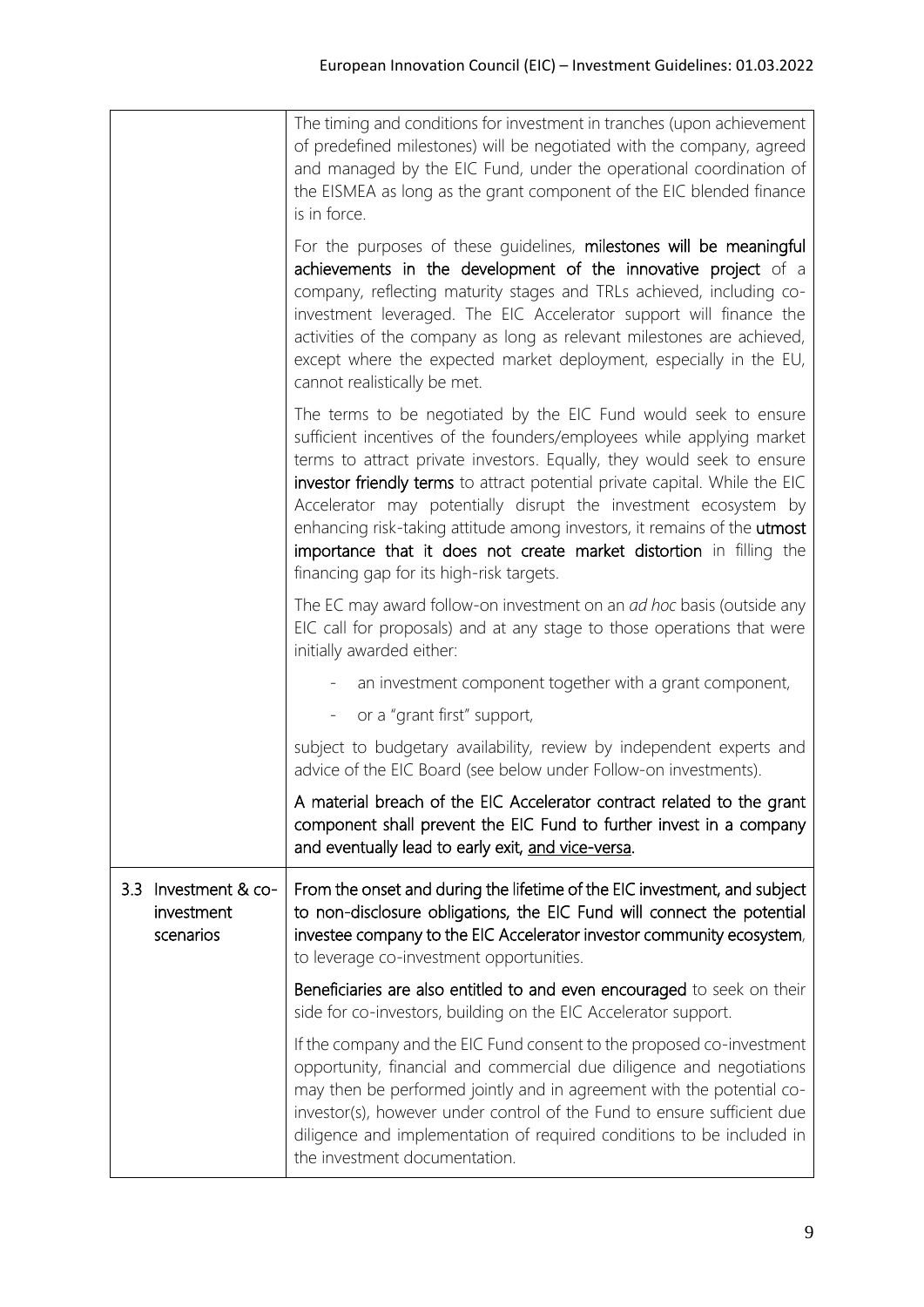|                          | Following an initial assessment implying some level of due diligence,<br>including KYC compliance checks (led by the EIC Fund), and market<br>consultation (led by the Investment Advisor), a transactions'<br>categorisation will be done into the 4 "buckets" presented below.<br>This classification will not be static, as cases may be moved from one                                                                                             |
|--------------------------|--------------------------------------------------------------------------------------------------------------------------------------------------------------------------------------------------------------------------------------------------------------------------------------------------------------------------------------------------------------------------------------------------------------------------------------------------------|
|                          | bucket to the other as the due diligence process evolves, based on its<br>findings, or on the initiation of co-investment interest - resulting inter-<br>alia from the de-risking operated by the EIC Accelerator support, or at<br>later stage as the project evolves and milestones are reached.                                                                                                                                                     |
| 3.3.1 Bucket 0: No<br>Go | Bucket 0 will include cases for which initial assessment or due diligence,<br>at any stage, reports substantial negative issues preventing any<br>investment.                                                                                                                                                                                                                                                                                          |
|                          | Compared to the evaluation process run by EISMEA, the EIC Fund's due<br>diligence is by definition a more in depth examination of an operation.<br>Whilst its purpose is not to re-evaluate the proposal or question the<br>opportunity of the EIC Accelerator support awarded by the EC but to<br>implement its investment component, findings may lead to question the<br>legality or the rationale of the operation.                                |
|                          | Negative issues include but are not limited to: fraud, misrepresentation,<br>refusal or failure to submit requested information, manifest error of<br>appreciation by the EC, substantial negative changes of circumstances<br>(Material Adverse Changes - MAC) as compared to those existing at the<br>time of the initial EC award, reputational risk for the EU, and other<br>findings affecting the financial interests of the Union. For example: |
|                          | The innovation does not show the expected solid, long-lasting<br>competitive advantage and impact on the basis of which the<br>operation was selected.                                                                                                                                                                                                                                                                                                 |
|                          | The team has changed since the evaluation and does not<br>anymore gather the strong skills, capabilities and motivation<br>needed to get the company off the ground and scale-up.                                                                                                                                                                                                                                                                      |
|                          | Other examples of MAC (Material Adverse Changes) have<br>occurred since the initial assessment of the company<br>EISMEA, including<br>undertaken<br>by<br>major changes<br>in<br>management, changes in control, use of bad leaver provisions,<br>serious litigation situations, including among shareholders, or<br>loss of major suppliers or clients or partners on which the<br>company is heavily dependent.                                      |
|                          | The cap table evidences strong misalignment of existing<br>shareholder's interest vis-a-vis the company, lack of sufficient<br>incentive for founders and key team, etc.                                                                                                                                                                                                                                                                               |
|                          | The beneficiary refuses or is unable to provide information on<br>an existing investor/shareholder and their ultimate beneficial<br>owner(s), in relation to a possible reputational risk for the EU.                                                                                                                                                                                                                                                  |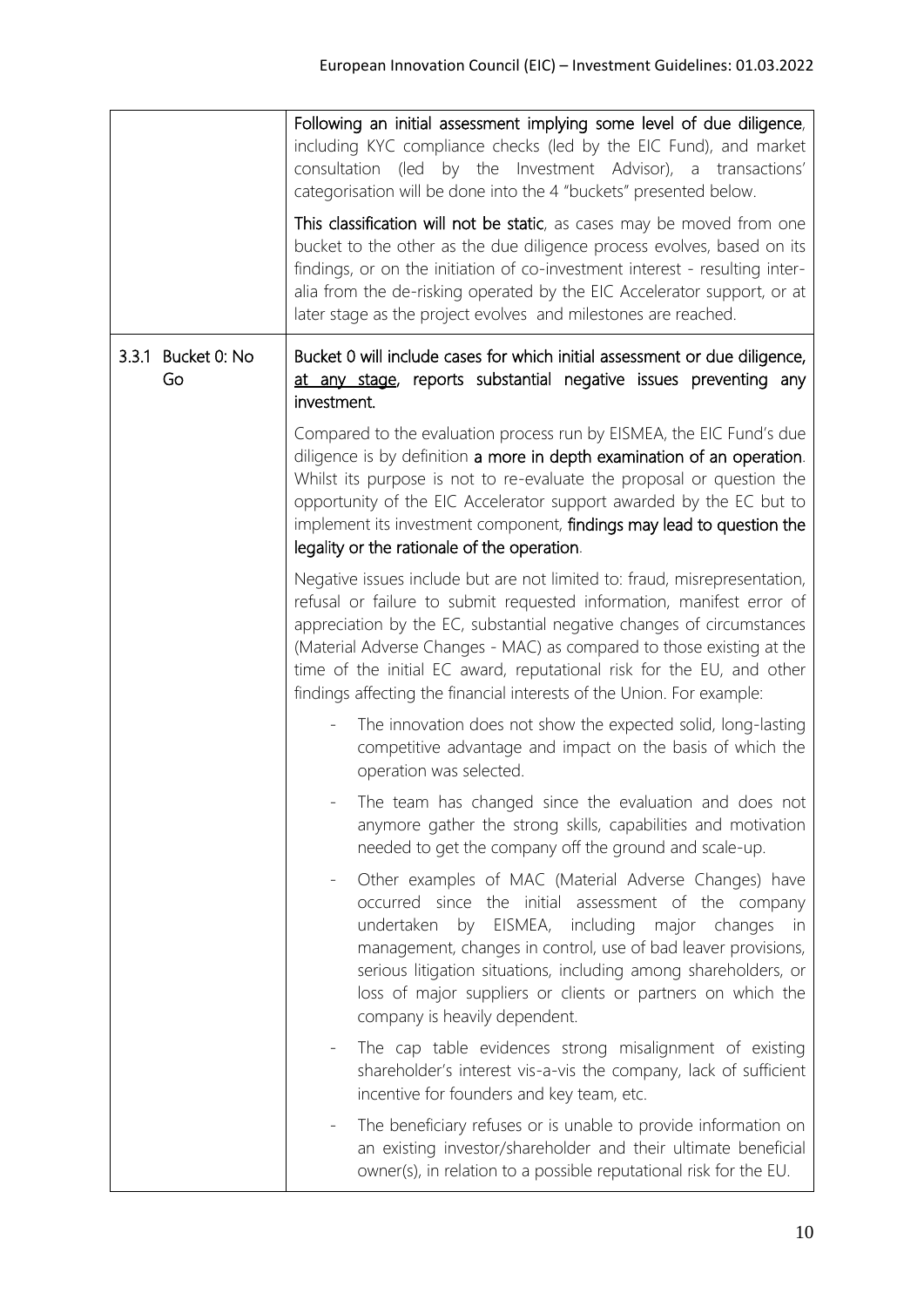|                                                             | An existing shareholder and/or its ultimate beneficial owner<br>(UBO) falls under the cases of exclusion from Union support in<br>accordance with the EU Financial regulation                                                                                                                                                                                         |
|-------------------------------------------------------------|-----------------------------------------------------------------------------------------------------------------------------------------------------------------------------------------------------------------------------------------------------------------------------------------------------------------------------------------------------------------------|
|                                                             | Financial data and documentation submitted at proposal stage<br>contradicts company's books.                                                                                                                                                                                                                                                                          |
|                                                             | Alleged IP is not directly owned by or accessible to the company<br>or is the subject of litigation                                                                                                                                                                                                                                                                   |
|                                                             | Where no remedies are possible, the EIC Fund will recommend to the EC<br>to reject the investment, a decision that may lead the EC to reconvene a<br>jury of external independent experts to reevaluate the proposal,<br>condition its grant only support, but also terminate or even cancel the<br>already concluded EIC Accelerator contract depending on the case. |
| 3.3.2 Bucket 1:<br>companies<br>non-investment<br>ready yet | Bucket 1 will include cases that are not investor ready for regular investors<br>yet, due to remaining very high risk despite the awarded EIC Accelerator<br>support.                                                                                                                                                                                                 |
|                                                             | This lack of traction may result from various shortcomings, such as the<br>very early stage of the underlying technology, a too long planned time<br>to market, a too small market compared to the investment needed, the<br>low readiness of the company to absorb additional equity in terms of its<br>team or cap table, etc.                                      |
|                                                             | Three types of cases are envisaged - they do not constitute an exhaustive<br>list of possible cases and are not mutually exclusive:                                                                                                                                                                                                                                   |
|                                                             | 1 <sub>1</sub><br>The EC has awarded the support on the condition that it acquires<br>a blocking minority, as the operation falls within an essential area<br>of EU interest (in accordance with the Council Decision on the<br>Horizon Europe Specific Programme <sup>4</sup> ).                                                                                     |
|                                                             | The EIC Fund will perform due diligence on the potential investee<br>company and will proceed in principle with the awarded<br>investment using quasi-equity or a combination of quasi-equity<br>and equity <sup>5</sup> . It will include an adequate package of support<br>measures to address shortcomings to a sufficiently high degree.                          |

<sup>&</sup>lt;sup>4</sup> See footnote 24 of the Council decision on the Horizon Europe Specific Programme, p. 69):

<u>.</u>

<sup>&</sup>quot;As a principle, the EIC Fund is not expected to hold more than a minority of voting rights in companies supported. In exceptional cases, the EIC Fund may secure the acquisition of a blocking minority to protect European interests in essential areas, e.g. cyber security."

<sup>&</sup>lt;sup>5</sup> Without prejudice to the necessary flexibility required in each case, the EIC Fund may offer to make its investment in at least two tranches in Bucket 1 cases, besides the possibility to provide a single tranche in the form of a convertible instrument

<sup>1.</sup> In the first tranche, it would invest upon signature the maximum of either i) 50% of the estimated EIC Fund investment, or ii) the unfunded cash needs of the company over a period of generally up to 18 months in the form of a convertible loan to be converted at the next qualified round. Consequently, and generally speaking, such convertible loan will have a maturity of generally 18 months, interest rates of 8% (8% fixed interest, accruing and capitalized at prepayment or upon conversion) and standard discount rates depending on the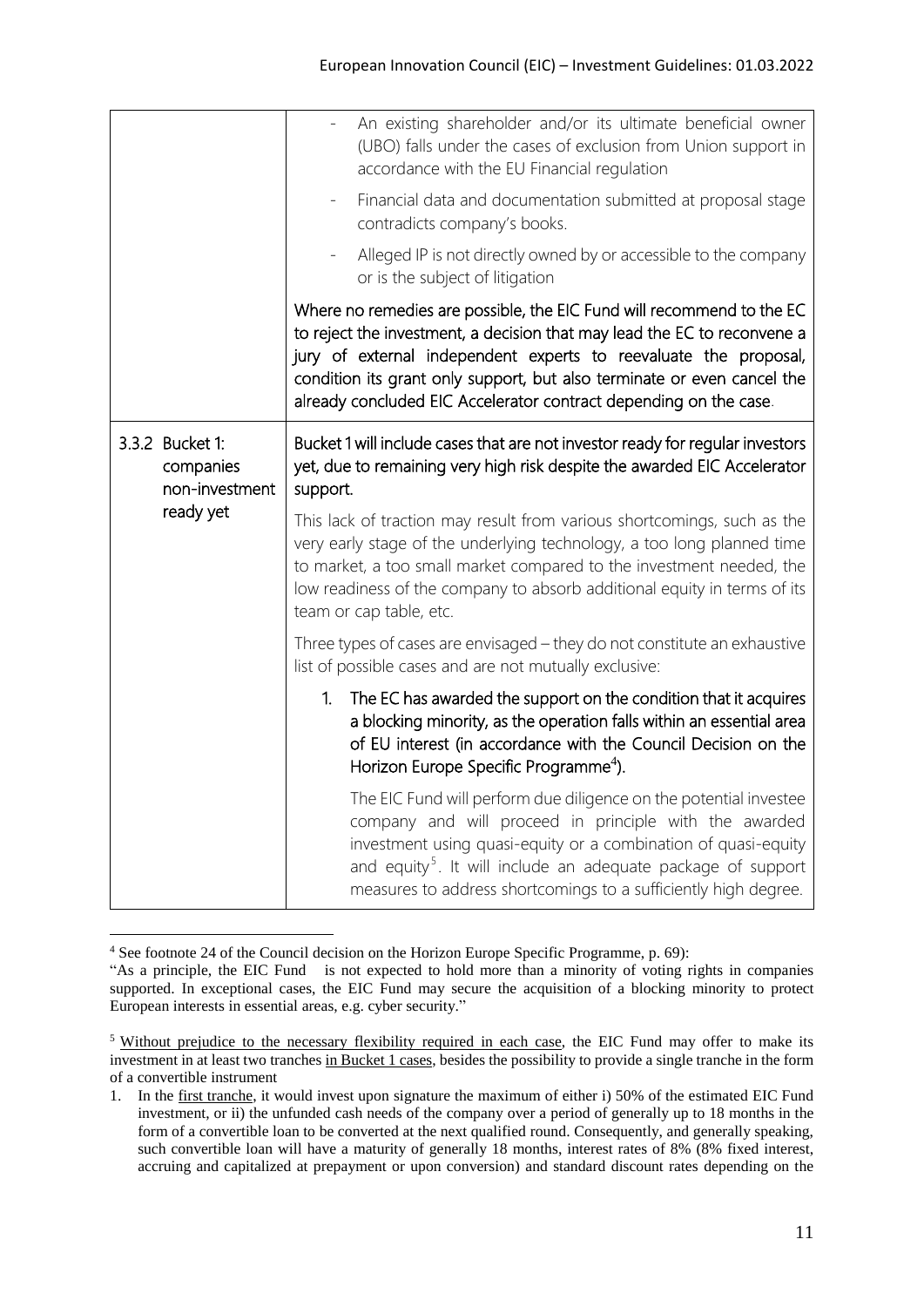|  | In such cases, operating as a major investor, the EIC Fund will<br>ensure a board member seat in the target companies. External<br>mentoring will be sought.                                                                                                                                                                                                                                                                                                                                           |
|--|--------------------------------------------------------------------------------------------------------------------------------------------------------------------------------------------------------------------------------------------------------------------------------------------------------------------------------------------------------------------------------------------------------------------------------------------------------------------------------------------------------|
|  | 2. The innovation has the potential to have a high impact by<br>addressing a societal need or an EU priority, in particular in the<br>case of strategic <sup>6</sup> technologies.                                                                                                                                                                                                                                                                                                                     |
|  | The EIC Fund may decide to proceed as in case 1 using quasi-<br>equity or a combination of quasi-equity and equity. It will include<br>an adequate package of support measures to address<br>shortcomings to a sufficiently high degree.                                                                                                                                                                                                                                                               |
|  | In such cases, operating as a major investor, the EIC Fund will<br>ensure a board member seat in the target companies. External<br>mentoring will be sought.                                                                                                                                                                                                                                                                                                                                           |
|  | 3. In all other cases, the EIC Fund may either invest with quasi-<br>equity or a combination of quasi-equity and equity on EIC Fund<br>own standard terms (see footnote 5 above), or propose to the<br>EC to revert to an uncapped <sup>7</sup> "grant first" support to cover up to<br>70% of total eligible costs of the pre-TRL9 activities, and<br>recommend milestones that once reached, may attract co-<br>investors and hence trigger the investment component initially<br>awarded by the EC. |

length of its maturity (20% discount for 18 months maturity). The valuation to be taken into account if no round is achieved by maturity will in general be the post-money valuation resulting from the last round into the company or a lower amount if conditions have materially changed since the last investment round. The EIC Fund may, on a case-by-case basis, decide to introduce a cap for the conversion of the EIC Fund convertible loan at the next round. In case the convertible loan reaches its maturity without occurrence of a qualified round sufficient to convert the full amount, the EIC Fund will engage with the founders and other investors on a way forward. In addition, the EIC Fund may advise on potential co-investment opportunities for the subsequent round.

1

<sup>6</sup> Strategic technologies are in particular those related to the EIC Accelerator Challenges in the EIC Work Programme, defined as critical technologies and technology roadmaps in the action plan on synergies between civil, defence and space industries of 22.02.2021 (COM(2021) 70 final), as well as in accordance with the update of the 2020 New Industrial Strategy (COM(2021) 350 final).

<sup>2.</sup> In the second tranche, it would invest in an equity round in principle the remaining estimated investment subject to the co-investment by private investors of an amount fully matching the totality of the EIC Fund investment, including the convertible loan provided by the EIC Fund in the first tranche. The EIC Fund Board may require that such private investors co-investing with the EIC Fund are qualified investors – with the purpose of both valuing the company on market terms and providing it with subsequent crucial support for a successful market entry and scale-up. The EIC Fund Investment Committee may also decide on a minimum size of the round for the EIC Fund to invest its second tranche – considering the financing needs estimated by it for the company to successfully reach the market and scale up, based on the outcome of the due diligence and the Investment Advisor's recommendation.

<sup>7</sup> Where initially requested by the beneficiary, "grant first" support (like "grant only") for pre-TRL 9 activities cannot exceed EUR 2.5 m (See Article 48 of Horizon Europe Regulation). In the case of a full blended finance request, the "grant component" may exceed that ceiling where duly justified.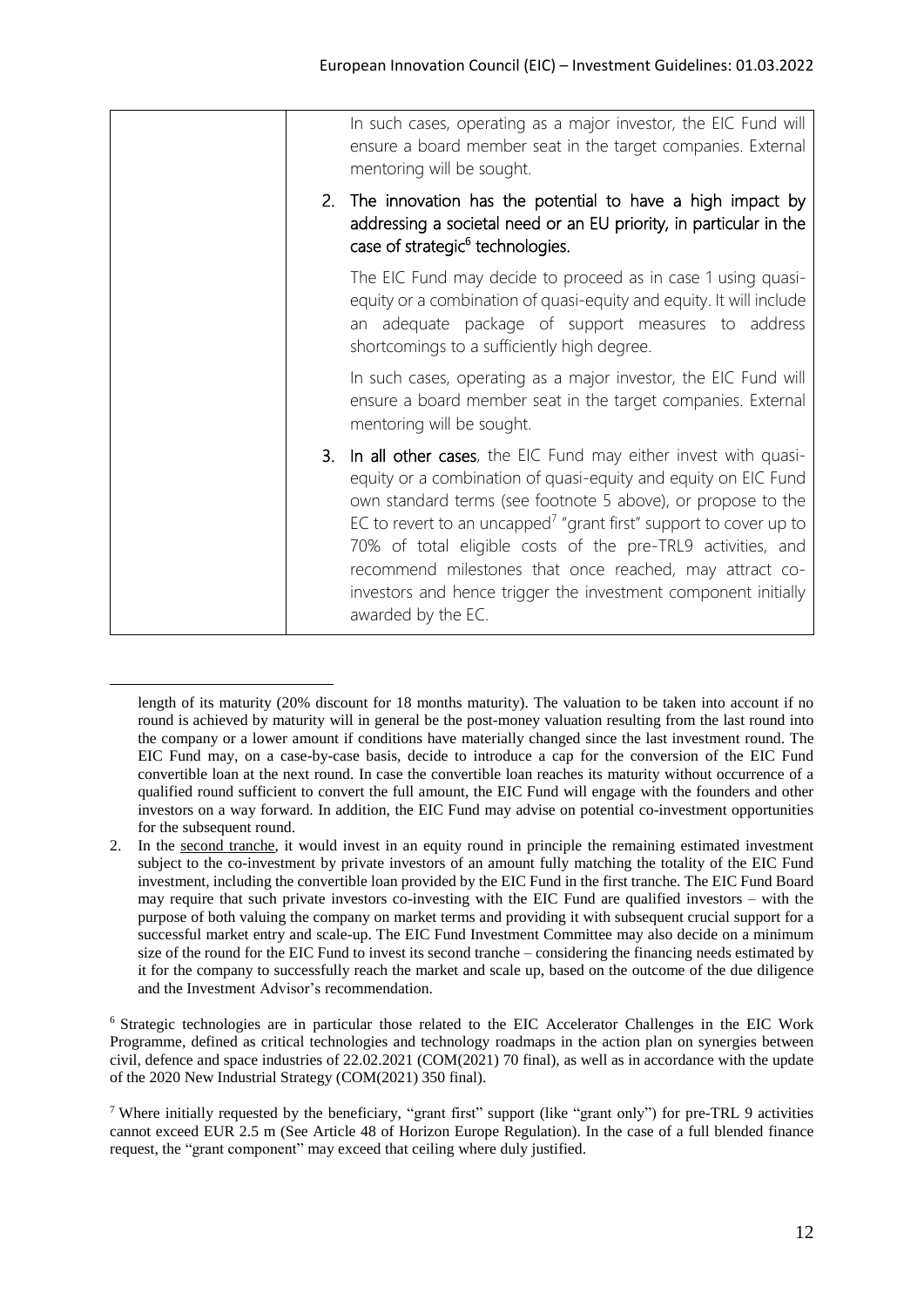| 3.3.3 Bucket 2: Co-<br>investment<br>opportunities<br>identified | Bucket 2 will include cases where potential investors show immediate<br>interest in co-investing into EIC selected companies.                                                                                                                                                                                                                                                                                 |
|------------------------------------------------------------------|---------------------------------------------------------------------------------------------------------------------------------------------------------------------------------------------------------------------------------------------------------------------------------------------------------------------------------------------------------------------------------------------------------------|
|                                                                  | The EIC Fund will seek that the equity investment is at least matched by<br>these other potential qualified investors (i.e. which will cover at least 50%<br>of the round), having an objective of 1:3 leverage for the full EIC<br>investment cycle. To this end, the EIC Fund may rely on financial,<br>commercial and technology due-diligence performed by them and may<br>seek alignment to their terms. |
|                                                                  | Where the awarded EIC support is conditioned to the acquisition of a<br>blocking minority by the EIC Fund, and in order to align interests, they<br>may opt to substitute direct blocking minority by a shareholder<br>agreement <sup>8</sup> providing for similar guarantees regarding EU interests.                                                                                                        |
|                                                                  | On behalf of the EIC Fund, the Investment Advisor will negotiate the<br>terms with potential co-investors, including possible mentoring tasks.                                                                                                                                                                                                                                                                |
| 3.3.4 Alternate<br>investment<br>opportunities                   | Bucket 3 will include cases where potential investors show immediate<br>interest in providing the full investment into EIC candidate companies                                                                                                                                                                                                                                                                |
|                                                                  | The EIC Fund could nevertheless decide to co-invest, in particular to<br>secure a blocking minority where the EU interests cannot be otherwise<br>protected or in the case of strategic technologies.                                                                                                                                                                                                         |
|                                                                  | The EIC Fund may also reserve part of or the initially awarded investment<br>as a possible follow-on investment.                                                                                                                                                                                                                                                                                              |
| 3.4 Compliance and<br>Due diligence                              | Compliance and some due diligence checks will be performed by the EIC<br>Fund based on standard compliance rules <sup>9</sup> , related among others to KYC<br>(Know Your Customer), anti-money laundering (AML), anti-terrorism                                                                                                                                                                              |

<sup>1</sup> <sup>8</sup> The EIC Fund will agree with other shareholders on modalities to safeguard EU interest as an alternative to take a blocking minority on their own.

<sup>&</sup>lt;sup>9</sup> The EIC Fund shall apply EU rules, policies and procedures, addressing the requirements in respect of money laundering, terrorism financing, tax avoidance, tax fraud and tax evasion that are contained in Article 155(2)(a) of the Financial Regulation.

Such rules also reflects the prohibition to enter into new or renewed operations with entities incorporated or established in jurisdictions:

listed under the relevant Union policy on non-cooperative jurisdictions; such as the list of non-cooperative jurisdictions (as amended from time to time) for tax purposes issued by the Council (OJ C 438, 19.12.2017, p. 5);

or that are identified as high-risk third countries pursuant to Article 9(2) of Directive (EU) 2015/849 of the European Parliament and of the Council of 20 May 2015 on the prevention of the use of the financial system for the purposes of money laundering or terrorist financing, amending Regulation (EU) No 648/2012 of the European Parliament and of the Council, and repealing Directive 2005/60/EC of the European Parliament and of the Council and Commission Directive 2006/70/EC (OJ L 141, 5.6.2015, p. 73), as may be amended;

<sup>-</sup> or that do not effectively comply with Union or internationally agreed tax standards on transparency and exchange of information, as well as the possibility to derogate from this requirement when the action is physically implemented in one of those jurisdictions, contained in Article 155(2)(b) of the Financial Regulation.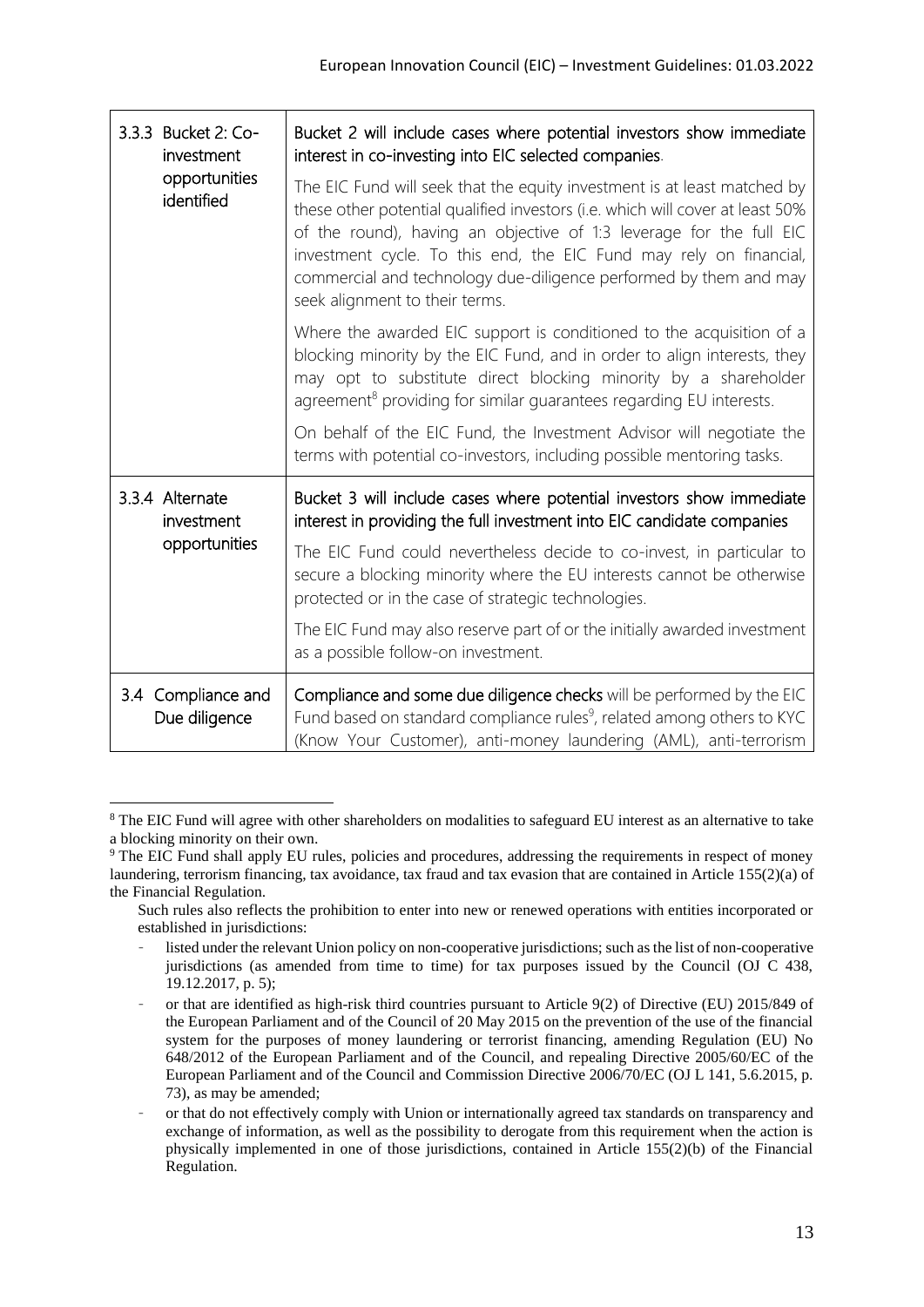|                          | financing, tax-avoidance, non-compliant/non-cooperative jurisdictions<br>(NCJ) and sanctions.<br>Compliance and KYC checks will be performed prior to the initial<br>investment <sup>10</sup> , as well as prior to possible follow on investments. They will<br>be extended to shareholder and their ultimate beneficial owners (UBO).<br>Non-compliance issues could also be linked to political or integrity<br>aspects creating a high reputational risk for the EU as assessed by the<br>EIC Fund on a case-by-case basis, and that may hence recommend to<br>the Commission to terminate or even cancel its support (see Bucket 0).<br>The breach of any of these obligations and at any stage may lead to the<br>interruption or cessation of the EIC Accelerator support in all its<br>components, and even its cancellation.<br>The financial and commercial due diligence process will focus on the<br>following aspects related to the detailed risk assessment of the potential<br>investment: |
|--------------------------|------------------------------------------------------------------------------------------------------------------------------------------------------------------------------------------------------------------------------------------------------------------------------------------------------------------------------------------------------------------------------------------------------------------------------------------------------------------------------------------------------------------------------------------------------------------------------------------------------------------------------------------------------------------------------------------------------------------------------------------------------------------------------------------------------------------------------------------------------------------------------------------------------------------------------------------------------------------------------------------------------------|
|                          | Governance and quality of the company's management<br>$\overline{\phantom{0}}$<br>Capital structure and financial planning<br><b>Business strategy</b><br>$\overline{\phantom{a}}$<br>Competition<br>$\overline{\phantom{a}}$<br>Market assessment<br>- Value creation<br>Legal form and jurisdictions                                                                                                                                                                                                                                                                                                                                                                                                                                                                                                                                                                                                                                                                                                     |
|                          | Additional technology due diligence may be required on a case-by-case<br>basis in addition to the systematic technology due diligence to be<br>performed in the context of the initial assessment. Whilst technology is<br>assessed prior to the EC award decision, it may need to be<br>complemented by a more in depth and "investor angle" due diligence,<br>in order to have a more complete view of the operation as well as to<br>investigate any concerns that may have been raised in the initial due<br>diligence concerning misrepresentation or manifest error in respect to<br>the technology and market prospects.<br>The EIC Fund may call for different options in this regard, including when<br>appropriate, by EIC Programme Managers or technology expertise in<br>national innovation agencies.                                                                                                                                                                                        |
| 3.5 Valuation<br>methods | The use of equity or quasi-equity instruments may require discussions on<br>valuation and possible equity stakes in the potential investee companies.<br>In general, the EIC Fund will align its valuation for the purposes of equity<br>investment to the valuation set by the market (i.e. by the private qualified<br>investors co-investing alongside them).                                                                                                                                                                                                                                                                                                                                                                                                                                                                                                                                                                                                                                           |
|                          | Valuation methods vary depending on the business models, markets and<br>sectors, technology and other intangible aspects to consider. For ease of<br>reference, some methods commonly used by investors are listed below:                                                                                                                                                                                                                                                                                                                                                                                                                                                                                                                                                                                                                                                                                                                                                                                  |

 $10$  A compliance KYC self-certification may be collected together with the full accelerator proposal. However, it will not be considered during the evaluation, only by the EIC Fund where the proposal is retained by the Commission.

1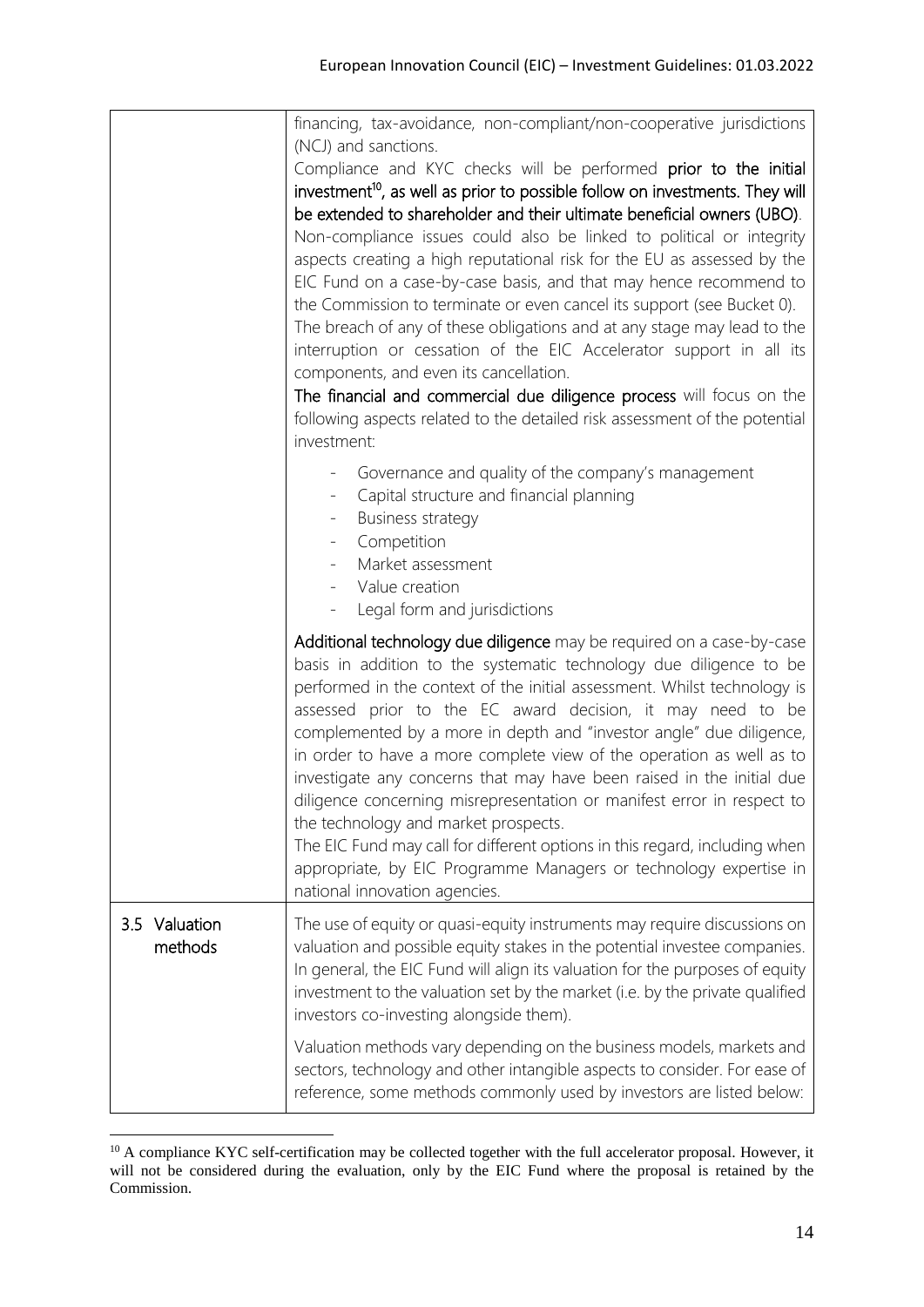|                                                                                               | Multiples of Earnings: For a start-up, it is usually considered a<br>Times Revenue Method (sometimes it could be applied on an<br>expected value). This formula calculates a business's maximum<br>worth by assigning a multiplier to its current revenue. Multiplier<br>benchmarks vary according to industry, economic climate, and<br>other factors.                          |
|-----------------------------------------------------------------------------------------------|----------------------------------------------------------------------------------------------------------------------------------------------------------------------------------------------------------------------------------------------------------------------------------------------------------------------------------------------------------------------------------|
|                                                                                               | <b>Fair Market Value:</b> it reaches the value of a company by<br>comparing it either to similar businesses that have sold previously<br>or to a peer group of comparable companies listed on the stock<br>markets.                                                                                                                                                              |
|                                                                                               | <b>Book Value:</b> It takes into consideration the value of the business's<br>equity by taking into account the market value of the assets (not<br>the accounting value in the financial statements), intangible<br>assets (goodwill created at the time of the valuation) minus total<br>liabilities (eventually adjusted if there is a relevant swing in the<br>cost of debt). |
|                                                                                               | Price of recent investment: takes account of the valuation used<br>in a recent previous investment in the company, then estimates<br>the current valuation based on the value creation from that<br>reference point.                                                                                                                                                             |
|                                                                                               | <b>Discounted Cash Flow:</b> it values a business based on its projected<br>cash flow discounted by a factor (usually the average cost of<br>capital). The result is present value. It is more often applied to<br>companies in growth or mature stage as cash flow generation is<br>needed.                                                                                     |
|                                                                                               | Other asset-Based methods, such as among several other asset-<br>based approaches there is the "liquidation value".                                                                                                                                                                                                                                                              |
|                                                                                               | The above-mentioned methods are market references for valuation<br>purposes and tools for companies in their negotiations with potential<br>investors. Such negotiations are often time consuming and interfered by<br>intangible factors such as bargaining power, which will significantly<br>influence the valuation.                                                         |
| 3.6 Possible forms<br>of investment, in<br>particular equity<br>or equity-type<br>investments | There are different types of instruments an emerging business may use<br>to finance its growth. The financial instruments used by the EIC Fund will<br>take, in priority, the form of equity or quasi-equity investments.                                                                                                                                                        |
|                                                                                               | Standard equity and quasi-equity instruments are summarized as follows:<br><b>Common shares:</b> represent an ownership interest in a<br>corporation, including an interest in earnings and dividends.<br>They may be voting or non-voting and may be divided into                                                                                                               |
|                                                                                               | classes with special voting privileges assigned to each class. In<br>the VC market, founders and management team usually hold<br>common shares.                                                                                                                                                                                                                                  |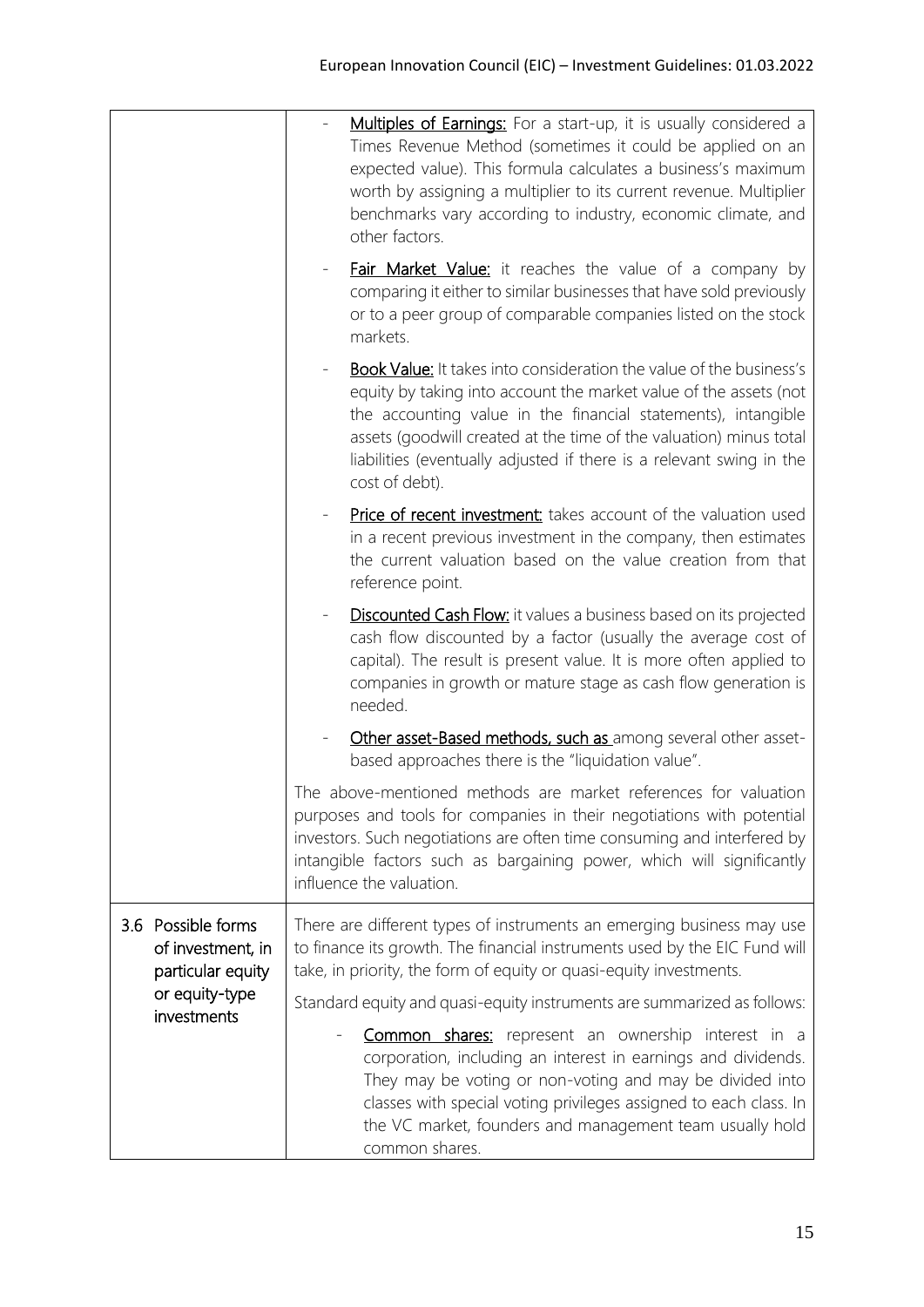|                                                  | <b>Preferred shares:</b> represent a hybrid in the sense that it is an<br>equity interest with debt-type features such as seniority at<br>dividend payments and liquidation proceeds. VC funds usually<br>hold preferred shares.<br>Convertible instruments: like convertible loans/bonds/notes,<br>participation rights, SAFEs etc. that have a convertibility feature<br>attached to a debt instrument that is attractive to the issuing<br>company, since they are aimed to postpone dilution until the<br>company's next equity funding round. They offer flexibility to<br>investors allowing them to shift the risks and rewards of their<br>investment to some point in the future after the initial<br>investment.<br>Other equity-type instruments appropriate to achieve the<br>objectives of the EIC Accelerator. |
|--------------------------------------------------|------------------------------------------------------------------------------------------------------------------------------------------------------------------------------------------------------------------------------------------------------------------------------------------------------------------------------------------------------------------------------------------------------------------------------------------------------------------------------------------------------------------------------------------------------------------------------------------------------------------------------------------------------------------------------------------------------------------------------------------------------------------------------------------------------------------------------|
| Investment<br>3.7<br>Implementation              | The EIC Fund will proceed in a timely manner with the execution of the<br>investment. This includes, among others, the identification of the most<br>appropriate financing structure (based among others on the investee's<br>needs, development stage, investment plan, jurisdiction and sector<br>specificities), the investment terms negotiations, the availability of third<br>party financing from other sources and the closing of the final legal<br>documents (including the investment agreement), including<br>the<br>information<br>EISMEA of<br>provision<br>all<br>needed<br>for<br>the<br>to<br>adoption/amendment of the Single Award Decision by the Commission.<br>The EIC Fund will contract with and finance the investee companies.                                                                     |
| 3.8 Management of<br>investments                 | The EIC Fund will manage individual investments. This includes<br>and acting on milestone funding, financing events<br>monitoring<br>(conversions, top-ups, etc.), write-downs and restructurings, exits, etc.<br>Roles such as representative or observer on boards of investee<br>companies will be performed by qualified EIC Fund's representatives<br>appointed for this purpose, or through use of independent experts as<br>appointed and coordinated by the EIC Fund. Such details will be<br>discussed on a case-by-case basis during the due diligence and<br>investment process and included in the legal documents to be signed.                                                                                                                                                                                 |
| 3.9 Mentors                                      | The EIC will put the company, with its consent, in contact with its network<br>of mentors, which could also be potential investors, in order to provide<br>advice and recommendations for the business development of the<br>company and for any potential corporate actions.<br>In some cases such as those under "Bucket 1", mandatory mentoring may<br>be required as a condition to the investment.                                                                                                                                                                                                                                                                                                                                                                                                                      |
| 3.10 Follow-on<br>investments and<br>investments | The Commission may award follow-on investment on an ad hoc basis<br>(outside any EIC call for proposals) to companies that were awarded an<br>investment component, with the aim to catalyse additional investors in<br>subsequent rounds on a matching basis; or award an investment to                                                                                                                                                                                                                                                                                                                                                                                                                                                                                                                                     |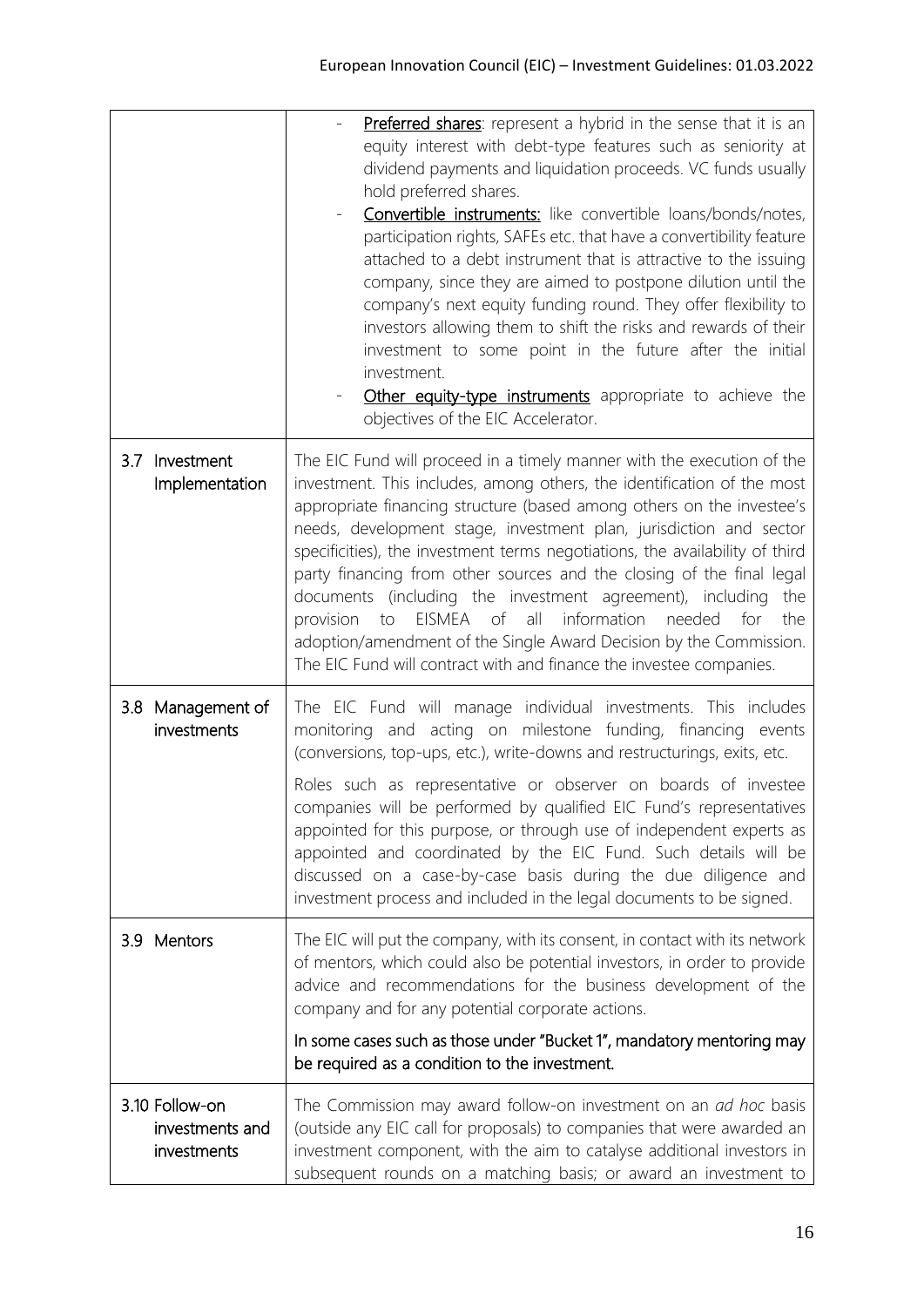| following a<br>grant-first                              | companies that were awarded "grant first" support, subject to budget<br>availability and review by independent experts (in the case of grant-first)<br>and advice of the EIC Fund.                                                                                                                                                                                                                                                                                                                                                                                                  |
|---------------------------------------------------------|-------------------------------------------------------------------------------------------------------------------------------------------------------------------------------------------------------------------------------------------------------------------------------------------------------------------------------------------------------------------------------------------------------------------------------------------------------------------------------------------------------------------------------------------------------------------------------------|
|                                                         | Where following an EIC Call for proposals the EC awards an additional<br>investment to a Horizon 2020 EIC Pilot operation, the latter is transferred<br>under the Horizon Europe compartment.                                                                                                                                                                                                                                                                                                                                                                                       |
| 3.11 Duration of the<br>investment and<br>exit strategy | The EIC Fund will invest patient capital, with a long average perspective<br>on return on the investment (7-10 years) with a maximum of 15 years in<br>general. The levels of returns sought will be assessed on a case-by-case<br>basis. The EIC Fund's main objective is "impact investment" rather than<br>maximizing return on the investment, while of course a positive return is<br>always planned at the time of investment as well as compliance with<br>general market terms.                                                                                             |
|                                                         | The exit strategy for each company is to be set on a case-by-case basis<br>given the specificities of each business plan, industry, expected holding<br>period as well as the development of the companies compared to the<br>initial milestones set. Exit routes may include IPOs, management buy-<br>outs, secondary sales or liquidations.                                                                                                                                                                                                                                       |
| 3.12 Anticipated<br>termination of<br>investment        | In addition to "Bucket 0", other cases may lead the EIC Fund to interrupt<br>and even terminate the investment.                                                                                                                                                                                                                                                                                                                                                                                                                                                                     |
|                                                         | The eligibility of the investee company, including any possible fraud,<br>misrepresentation and non-compliance, will be checked at each tranche<br>disbursement by the EIC Fund as well as the EISMEA in a coordinated<br>manner. Ineligibility may lead the EC to terminate the contract and hence<br>stop any further investment from the EIC Fund and exit from the<br>company. Where fraud is detected, the EC may even cancel the EIC<br>Accelerator support and recover all amounts paid, in addition to<br>additional sanctions provided for by the EU Financial Regulation. |
|                                                         | The investment documentations concluded by the EIC Fund will contain<br>protection clauses for the EIC Fund in case of, for example, material<br>breach/fraud, or non-compliance, including with the sanctions regime,<br>whereby the company will have to fully reimburse/cash settle the EIC<br>support received. Regarding the equity component, those remedial<br>measures shall include, but shall not be limited to, the disposal of EIC's<br>interest in the investing scheme via a secondary sales transaction.                                                             |
| 4. Intellectual<br>Property                             | EIC Accelerator operations will be exempted from Horizon Europe<br>obligations on Intellectual property except:                                                                                                                                                                                                                                                                                                                                                                                                                                                                     |
| management and                                          | if no investment component is awarded;                                                                                                                                                                                                                                                                                                                                                                                                                                                                                                                                              |
| European Union<br>interests                             | or if no investment agreement is concluded;                                                                                                                                                                                                                                                                                                                                                                                                                                                                                                                                         |
|                                                         | or if the operation is terminated by anticipation during the<br>lifetime of the grant component.                                                                                                                                                                                                                                                                                                                                                                                                                                                                                    |